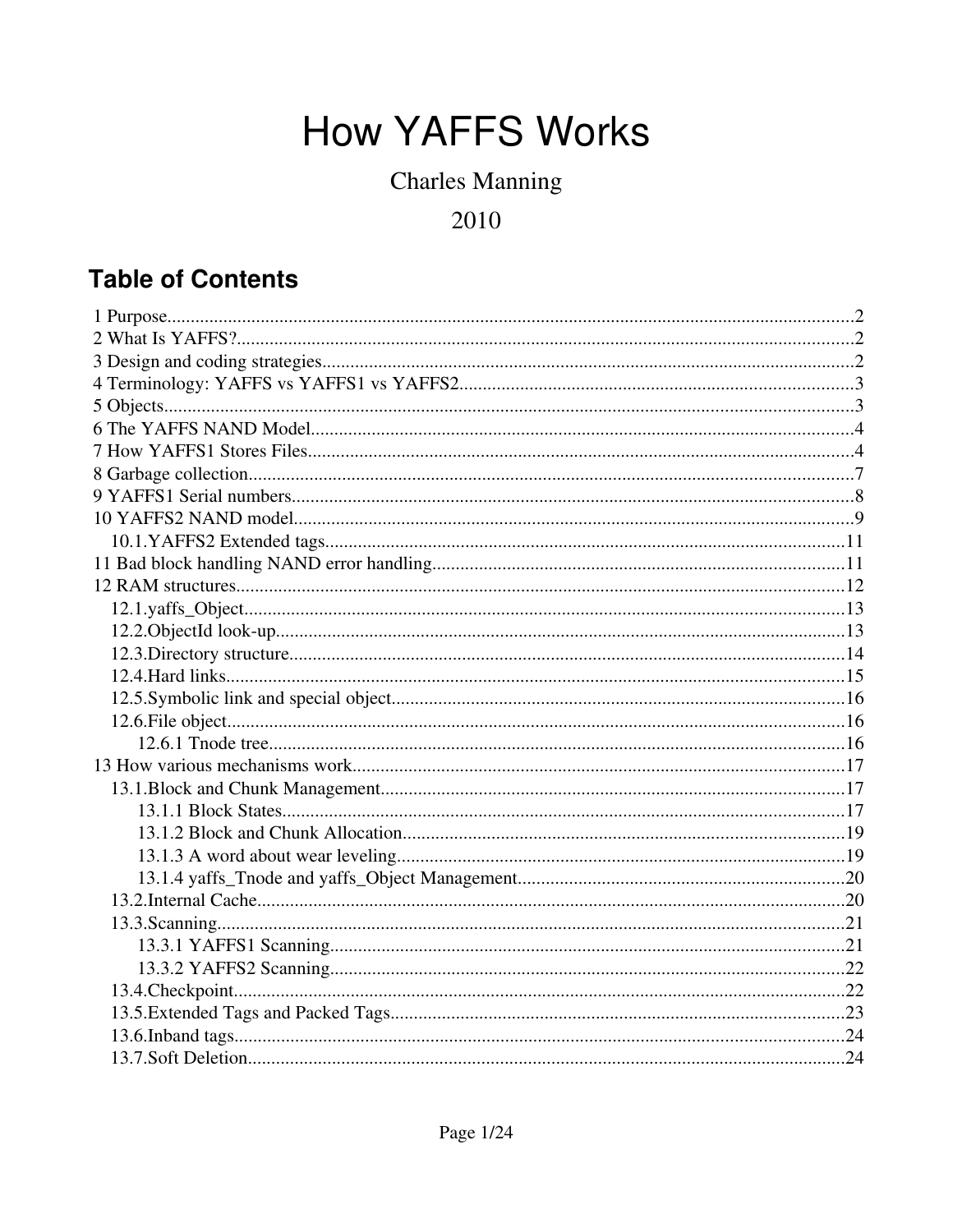# **1 Purpose**

The purpose of this document is to give a reasonable explanation of most of the core mechanisms that make yaffs work. As of the time of writing this, the yaffs2 code base includes approximately 19,000 lines of code making a very detailed discussion impractical.

This document should serve as a first port of call for understanding yaffs. Further detailed questions and discussions are welcomed on the yaffs discussion list.

This document is updated periodically. Yaffs mechanism design changes from time to time and this document will not always reflect the most up to date code.

# **2 What Is YAFFS?**

YAFFS stands for *Yet Another Flash File System*, a term coined by Charles Manning in 2001 when suggesting that the already cluttered flash file system space could do with yet another offering – this time a flash file system designed from the ground up to work with NAND flash.

The first release of YAFFS was developed during the end of 2001 and the beginning of 2002. By mid-2002, YAFFS was being trialled in various products. In May 2002, YAFFS was announced and a few more projects started playing with it. In June, porting to other OSs started. In September 2002, YAFFS was announced on linuxdevices.com which started a far wider uptake of YAFFS.

YAFFS1, the original version of YAFFS, supported 512-byte page NAND devices with a SmartMedia-like memory layout.

YAFFS2 is a follow-up to YAFFS1 extending YAFFS1 to support larger and different devices with different constraints.

YAFFSis highly portable and has been used in many different products and applications as varied as sewing machines, point of sale, phones and aerospace. YAFFS has been used with multiple different operating systems. Native support is available for Linux, WindowsCE and eCOS while yaffs Direct Interface provides a layer that can be used in other applications such as RTOSs. YAFFS has been used with multiple different CPUs and compilers.

YAFFS has also been used as a NOR file system and even as a RAM file system.

# **3 Design and coding strategies**

YAFFS is designed to work in multiple environments which drives the need for portability. Portability also improves the debugging and testing since it is easier to develop and debug code in an application environment than within an OS kernel. This generally allows YAFFS to progress faster with less programming resources. Primary strategies that improve portability include:

- No OS-specific features used in main code body.
- No compiler-specific features used in the main code body.
- Abstract types and functions used to allow Unicode or ASCII operation.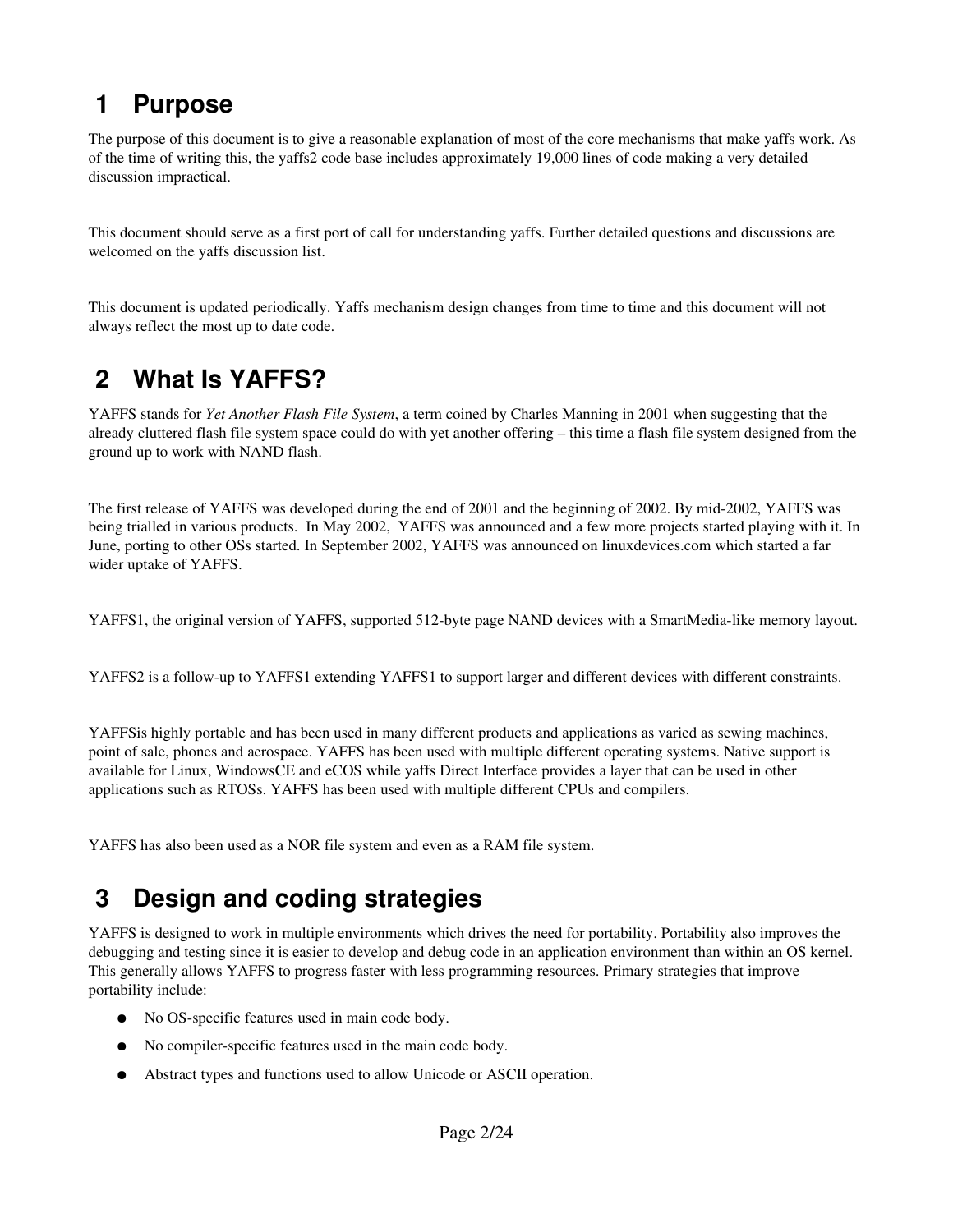Simplicity is another key goal. Complexity is limited to those situations that provide significant improvements to performance or utility. Simplicity improves robustness and the ease of integration and development. Primary strategies that improve simplicity are:

- Single threaded model. YAFFS is locked on a per-partition basis at a high level. This is simpler than tracking lower-level locking. Yaffs direct uses a single lock for all partitions.
- Log structure makes for a simpler garbage collector and allocation methodology.
- Abstractions that build layered code which is easier to understand and debug.

# **4 Terminology: YAFFS vs YAFFS1 vs YAFFS2**

Before we embark on our quest to understand what YAFFS is, a terminology explanation is in order.

There are two versions of YAFFS code: the original yaffs code-base and the current yaffs2 code-base. The yaffs2 code-base supports functionality provided by the yaffs code-base as well as being extended with new functionality to provide extra modes of operation, most importantly those required to work with larger and more modern NAND parts. The yaffs2 codebase supports the yaffs1 mode of operation through a backward compatibility mode.

Unless explicitly mentioned, this text refers to the yaffs2 code-base.

This text uses three terms YAFFS, YAFFS1 and YAFFS2 depending on various modes of operation.

- YAFFS1 is a simpler mode of operation that uses deletion markers to track state.
- YAFFS2 is a more complex mode of operating that was developed to support larger flash types that cannot used deletion markers.
- YAFFS means operations common to both.

YAFFS1 originally only worked with 512-byte page devices but has been extended to support larger flash pages such as Intel M18 flash with 1k pages.

YAFFS2 was originally designed for 1k or larger page sizes but can be used with smaller pages by using in-band tags.

Since the YAFFS1 mode of operation is simpler to understand than the YAFFS2 mode of operation, YAFFS1 will be described first and readers interested in YAFFS2 operation should first fully acquaint themselves with the YAFFS1 mode of operation. It is suggested that this document be read sequentially rather than browsing it.

# **5 Objects**

In YAFFS-speak, an Object is anything that is stored in the file system. These are:

- Regular data files
- **Directories**
- Hard-links
- Symbolic links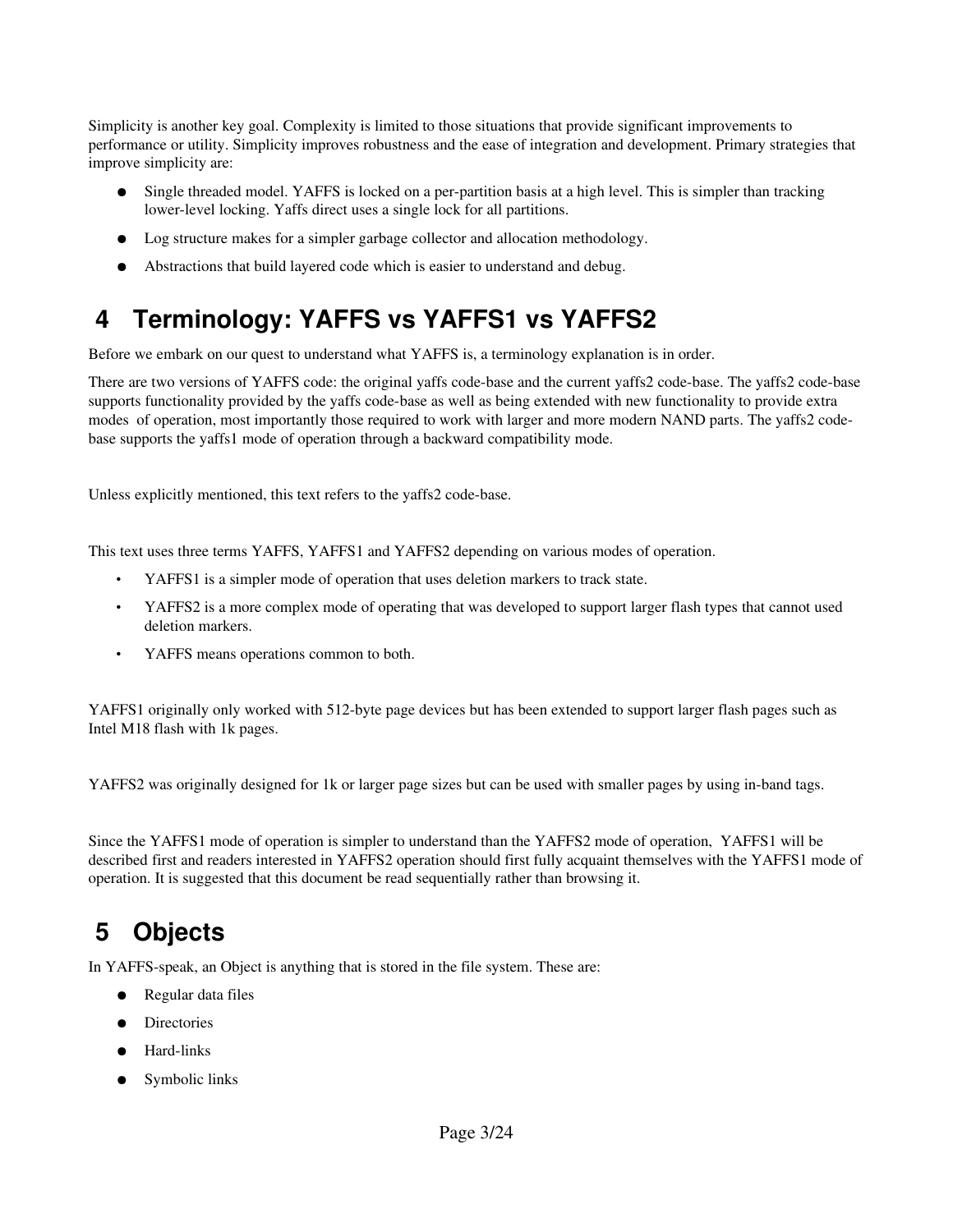● Special objects (pipes, devices etc).

All objects are identified by a unique integer *objectId*.

In the standard POSIX model, as used by Linux, there are inodes and directory entries (dentries).

An inode may be a regular file, directory, or special file.

Directory entries provide the naming mechanism that is used to locate inodes.

Under POSIX, each inode may have zero, one or many dentries:

- One dentry per inode is commonly understood.
- Multiple dentries per inode allow the same inode to be accessed via multiple names. This is achieved through hard links.
- Zero dentries per inode is less often understood. This happens when an inode is unlinked while there is still a handle open to the inode. The unlinking deletes the dentry but the inode still exists. As soon as the handle is closed the inode is deleted too.

# **6 The YAFFS NAND Model**

The memory in NAND flash is arranged in *pages.* A page is the unit of allocation and programming. In YAFFS, the unit of allocation is the *chunk*. Typically a chunk will be the same as a NAND page, but there is flexibility to use chunks which map to multiple pages (eg. A system may have two NAND chips in parallel requiring  $2x512 = 1024$  byte chunks). This distinction gives a lot of flexibility in how the system can be configured. In this text the term page and chunk are synonymous unless stated otherwise.

Many, typically 32 to 128 but as many as a few hundred, pages form a *block*. A block is the unit of erasure.

NAND flash may be shipped with bad blocks and further blocks may go bad during the operation of the device. Thus, YAFFS is aware of bad blocks and needs to be able to detect and mark bad blocks.

NAND flash also typically requires the use of some sort of error detection and correction code (ECC). YAFFS can either use existing ECC logic or provide its own.

# **7 How YAFFS1 Stores Files**

YAFFS1 has a modified log structure, while YAFFS2 (see below) has a true log structure. A true log structured file system only ever writes sequentially. YAFFS1 uses deletion markers, which breaks the sequential write rule. YAFFS2 does not use deletion markers and is thus a true log structured file system.

Instead of writing data in locations specific to the files, the file system data is written in the form of a sequential log, The entries in the log are all one chunk in size and can hold one of two types of chunk:

- *Data chunk*: A chunk holding regular data file contents.
- *Object Header*: A descriptor for an object (directory,regular data file, hard link, soft link, special descriptor,...). This holds details such as the identifier for the parent directory, object name, etc.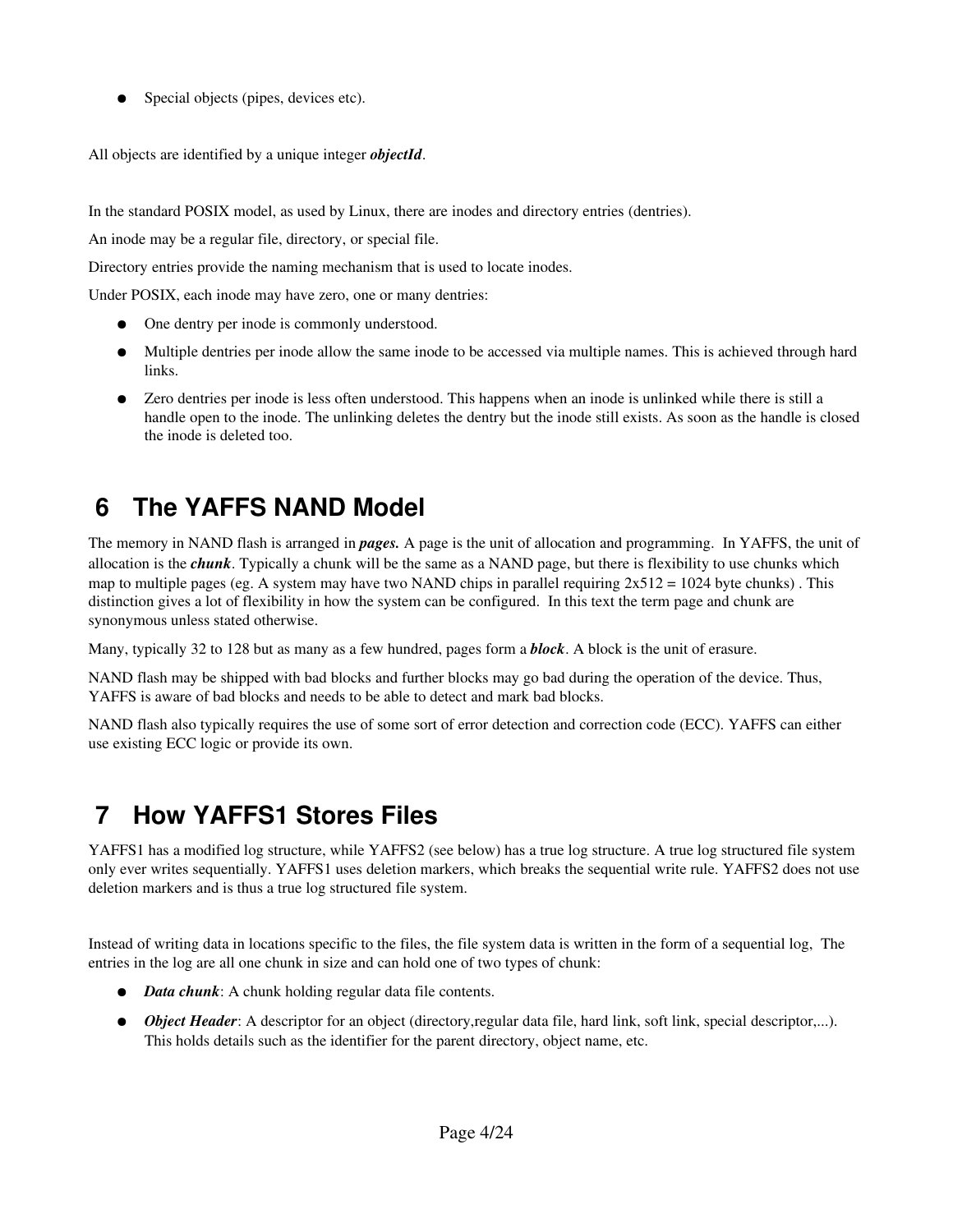Each chunk has *tags* associated with it. The tags comprise the following important fields (others being ignored for now):

- *ObjectId*: Identifies which object the chunk belongs to.
- *ChunkId*: Identifies where in the file this chunk belongs. A chunkId of zero signifies that this chunk contains an objectHeader. ChunkId==1 signifies the first chunk in the file (ie. At file offset 0), chunkId==2 is the next chunk and so on.
- *Deletion Marker:* (YAFFS1 only) Shows that this chunk is no longer in use.
- *Byte Count*: Number of bytes of data if this is a data chunk.
- *Serial Number*: (YAFFS1 only) Serial number used to differentiate chunks with the same objectId and chunkId.

Now let's bring that all together in an explanation. This is a simplified explanation and skips over issues such as Soft Deletion (mentioned later in the document). For explanation purposes, we shall consider usage of fictitious NAND that has 4 chunks per block, starting with an empty (erased) flash.

First we'll create a file.

| <b>Block</b> | Chunk   ObjectId | ChunkId | Deletion | Comment                                |
|--------------|------------------|---------|----------|----------------------------------------|
|              | 500              |         | Live     | Object Header for this file (length 0) |

Next we write a few chunks of data to the file.

| <b>Block</b> |                  | Chunk   ObjectId | ChunkId | Deletion | Comment                                |
|--------------|------------------|------------------|---------|----------|----------------------------------------|
|              | $\boldsymbol{0}$ | 500              | 0       | Live     | Object Header for this file (length 0) |
|              |                  | 500              |         | Live     | First chunk of data                    |
|              | 2                | 500              | 2       | Live     | Second chunk of data                   |
|              | 3                | 500              | 3       | Live     | Third chunk of data                    |

Next we close the file. This writers a new object header for the file. Notice how the previous object header is deleted.

| Block |                | Chunk $\vert$ ObjectId | ChunkId | Deletion | Comment                            |
|-------|----------------|------------------------|---------|----------|------------------------------------|
|       | $\overline{0}$ | 500                    | 0       | Deleted  | Obsoleted object header (length 0) |
|       |                | 500                    |         | Live     | First chunk of data                |
|       | ∠              | 500                    |         | Live     | Second chunk of data               |
|       | Ć              | 500                    | э       | Live     | Third chunk of data                |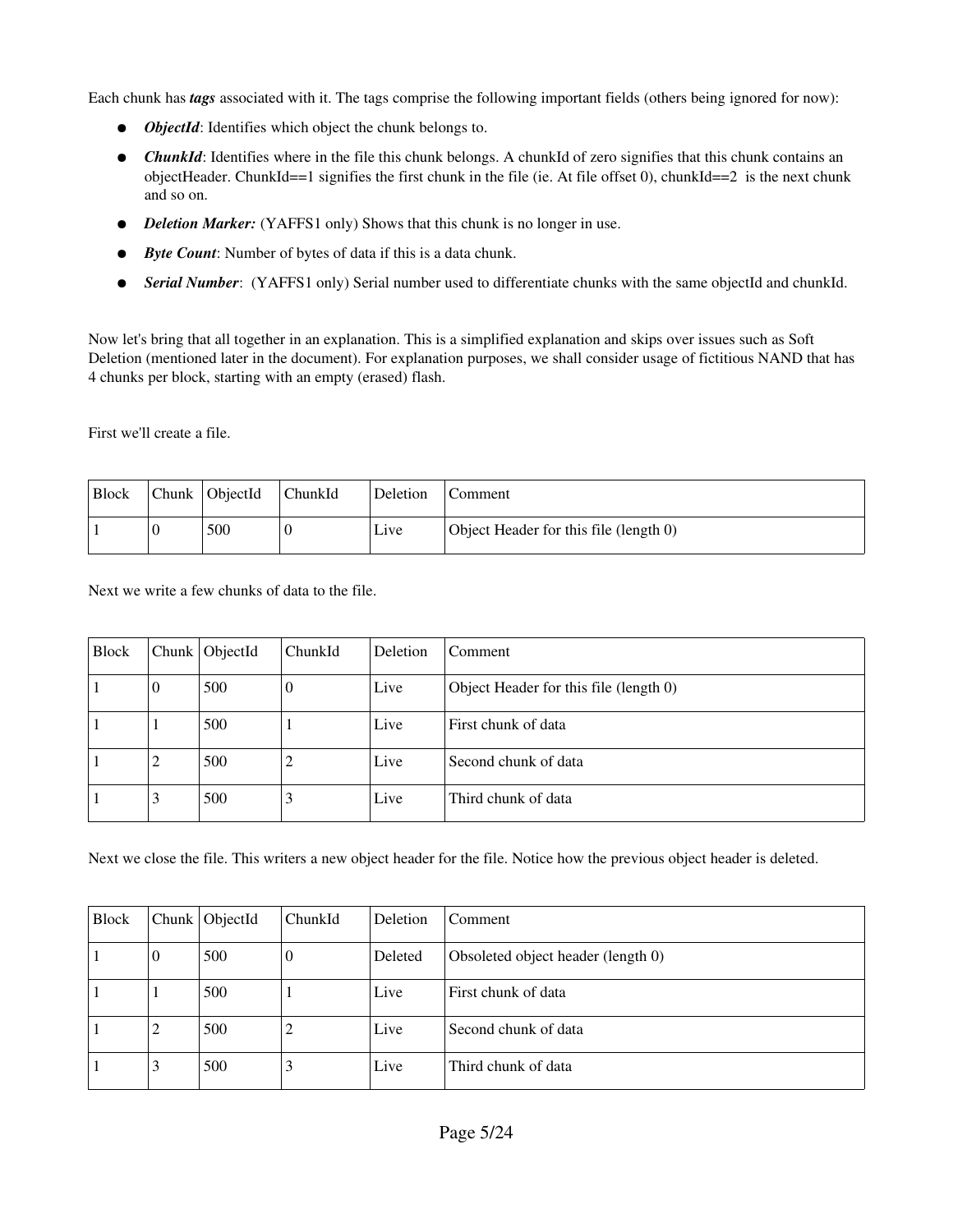| -- | 500 | 1VP | neade <sup>,</sup><br>тепотп<br>м<br>un ni |
|----|-----|-----|--------------------------------------------|
|    |     |     |                                            |

Let's now open the file for read/write, overwrite part of the first chunk in the file and close the file. The replaced data and object header chunks become deleted.

| <b>Block</b>   | Chunk        | ObjectId | ChunkId  | Deletion | Comment                      |
|----------------|--------------|----------|----------|----------|------------------------------|
| 1              | $\mathbf{0}$ | 500      | $\theta$ | Deleted  | Obsolete object header.      |
|                |              | 500      |          | Deleted  | Obsolete first chunk of data |
| 1              | 2            | 500      | 2        | Live     | Second chunk of data         |
| 1              | 3            | 500      | 3        | Live     | Third chunk of data          |
| $\overline{2}$ | $\mathbf{0}$ | 500      | $\theta$ | Deleted  | Obsolete object header       |
| $\overline{2}$ | л            | 500      | 1        | Live     | New first chunk of file      |
| $\overline{2}$ | 2            | 500      | $\theta$ | Live     | New object header            |

Now let's resize the file to zero by opening the file with O\_TRUNC and closing the file. This writes a new object header with length 0 and the contents are pruned making the data chunks deleted.

| <b>Block</b>   | Chunk          | ObjectId | ChunkId        | Deletion       | Comment                       |
|----------------|----------------|----------|----------------|----------------|-------------------------------|
|                | $\mathbf{0}$   | 500      | $\theta$       | Deleted        | Obsolete object header.       |
|                | 1              | 500      | 1              | Deleted        | Obsolete first chunk of data  |
|                | $\overline{2}$ | 500      | $\overline{c}$ | <b>Deleted</b> | Second chunk of data          |
| 1              | 3              | 500      | 3              | Deleted        | Third chunk of data           |
| $\overline{2}$ | $\theta$       | 500      | $\theta$       | Deleted        | Obsolete object header        |
| $\overline{2}$ | -1             | 500      | 1              | Deleted        | Deleted first chunk of file   |
| $\overline{2}$ | $\overline{c}$ | 500      | $\overline{0}$ | Delted         | Obsoleted object header       |
| $\overline{2}$ | 3              | 500      | $\mathbf{0}$   | Live           | New object header (length 0). |

Note how all the pages in block 1 are now marked as deleted. This means that block 1 no longer contains useful information so we can now erase block 1 and reuse the space.

We will now rename the file. To do this we write a new object header for the file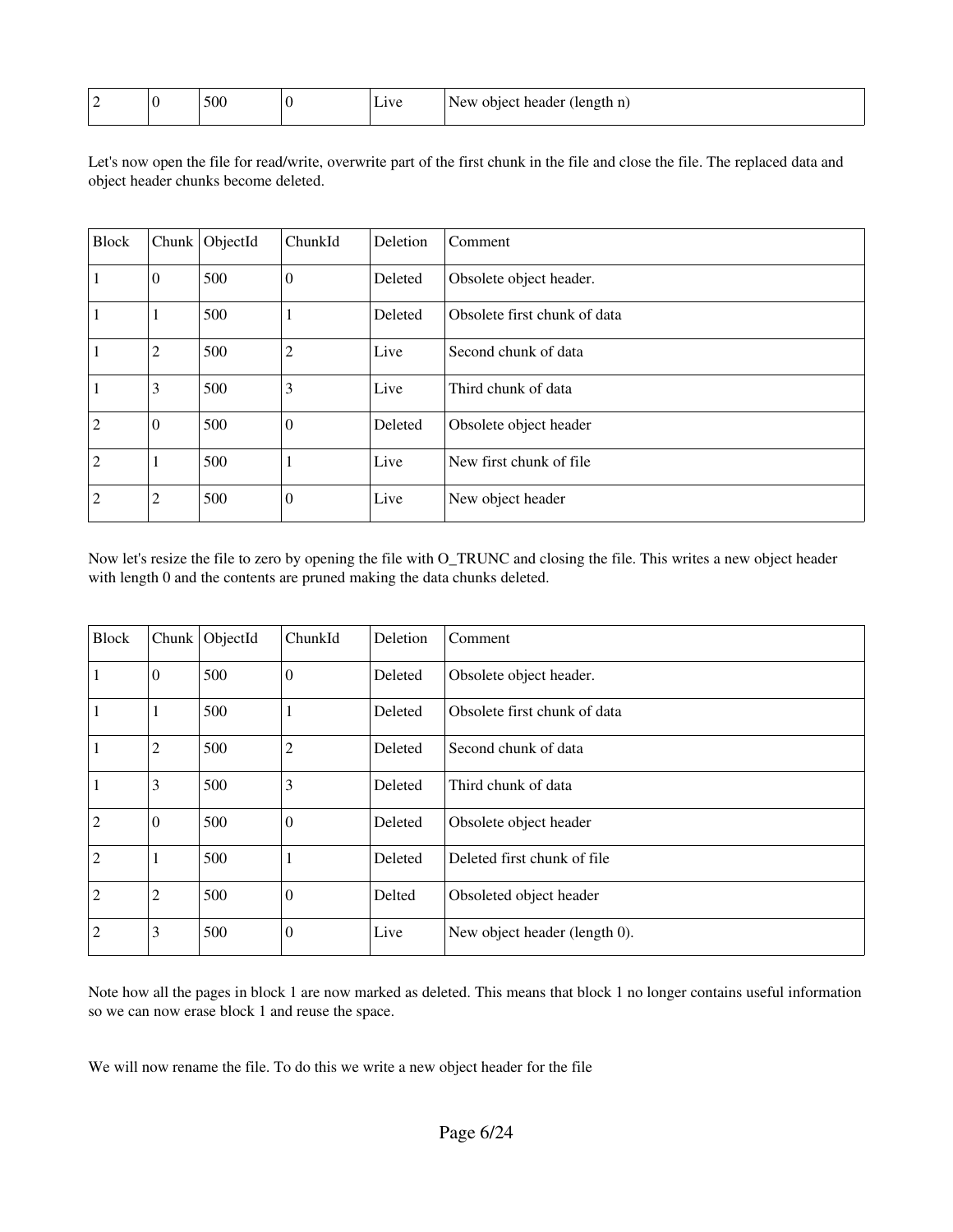| <b>Block</b>   | Chunk <sup> </sup> | ObjectId | ChunkId          | Deleted | Comment                            |
|----------------|--------------------|----------|------------------|---------|------------------------------------|
| 1              | $\boldsymbol{0}$   |          |                  |         | Erased                             |
|                |                    |          |                  |         | Erased                             |
| 1              | $\mathfrak{2}$     |          |                  |         | Erased                             |
| 1              | 3                  |          |                  |         | Erased                             |
| 2              | $\mathbf{0}$       | 500      | $\boldsymbol{0}$ | Deleted | Obsolete object header             |
| $\overline{2}$ |                    | 500      | 1                | Deleted | Deleted first chunk of file        |
| 2              | $\mathfrak{2}$     | 500      | $\overline{2}$   | Deleted | Obsoleted object header            |
| 2              | 3                  | 500      | $\mathbf{0}$     | Deleted | Obsolete object header             |
| 3              | $\mathbf{0}$       | 500      | $\theta$         | Live    | New object header showing new name |

Block 2 now contains only deleted chunks and can be erased and reused.

Note how the tags tell us:

- which chunks belong to which object,
- the position of the chunks within a file,
- which chunks are current

With that information we can recreate the state of the files regardless of the placement of the chunks in NAND. This means that should the system fail (crash, power fail,...) at any point during the sequences above, we are still able to recover the file system state up to that point.

Note that there are no file allocation tables or similar structures stored in the flash. This reduces the amount of writing and erasing (improving write performance) while also improving robustness. Corruption of file allocation tables and similar structures is a common failure mechanism for embedded file systems. The lack of such structures makes yaffs more robust. Or, to put it another way, you can't corrupt what you don't store.

### **8 Garbage collection**

As we have shown so far, when a block is made up only of deleted chunks, that block can be erased and reused. However, consider what will happen if we have many blocks which each have a few current chunks in them. Clearly we cannot erase any of the current blocks or we will destroy data. What we do is copy the useful data chunks off a block, deleting the originals and allowing the block to be erased and reused. This process is referred to as *garbage collection*.

The YAFFS garbage collection process works as follows:

- 1. Find a block worth collecting (according the the heuristics below). If none found, then exit.
- 2. Iterate through the chunks in the block. If the chunk is in use then create a new copy and delete the original. Fix up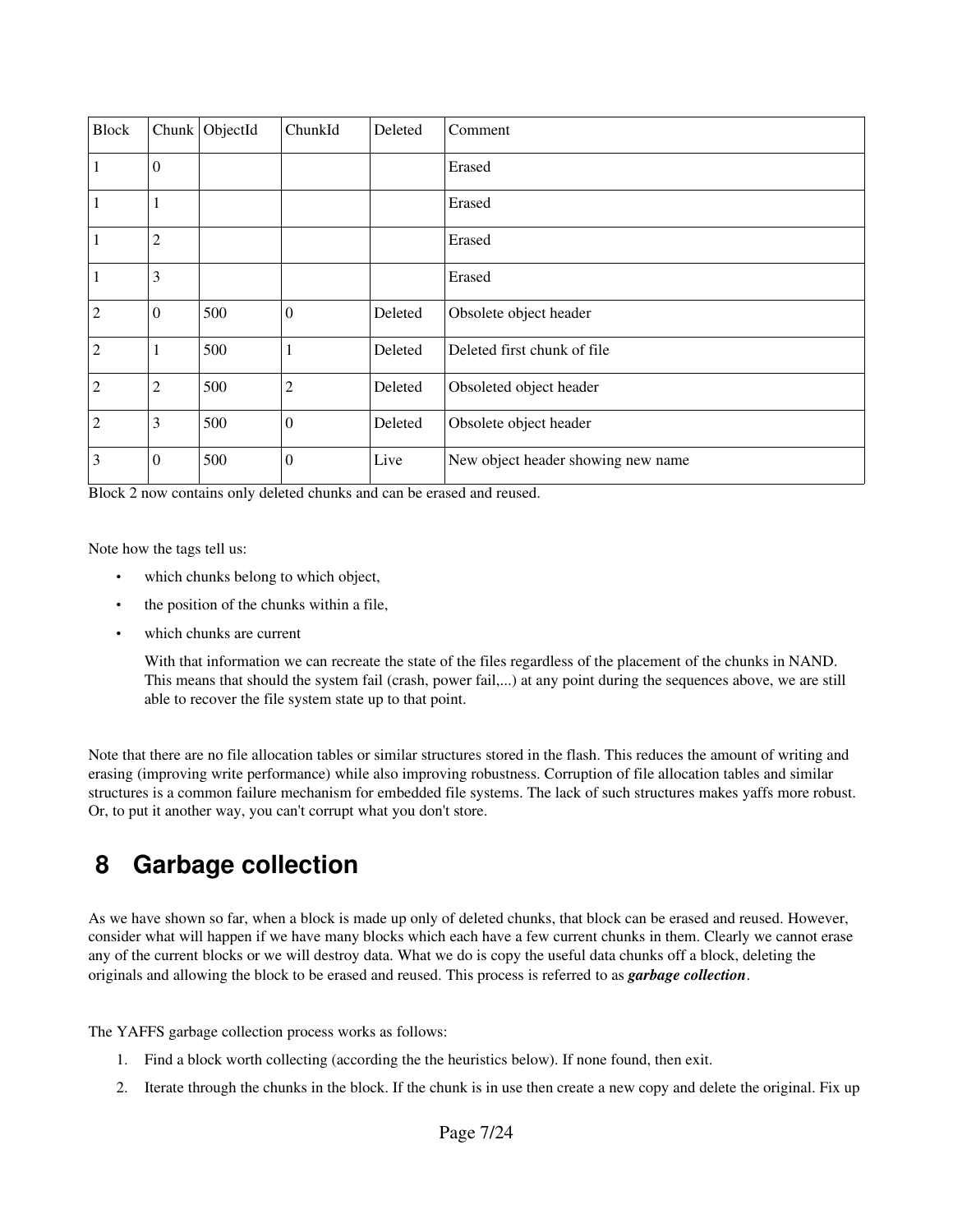the RAM data structures to reflect the change.

Once all chunks in this block have been deleted, the block can be erased ready for reuse.

Note that although step 2 deletes the original chunk when it gets copied there is not much point in actually programming the deletion marker in flash since we're about to erase the block anyway. Thus yaffs does not program the deletion marker in these cases. If power is lost part way through the operation we can still tell the difference between the original and the copy by looking at the serial number (not that it really matters anyway since the two have the same contents so either can be used).

The heuristics to determine whether a block is worth collecting are as follows:

- 1. If there are many erased blocks available, then YAFFS does not need to work hard, but will instead only attempt to perform garbage collection of blocks with very few chunks in use. This is termed *passive* garbage collection.
- 2. If, however, there are very few erased blocks, YAFFS will work much harder to recover more space and will garbage collect blocks with more chunks in use. This is termed *aggressive* garbage collection.

OK, the passive/aggressive names are a bit silly, but they were contrived around midnight... give me a break!

If garbage collection is aggressive, the whole block is collected in a single garbage collection cycle. If the collection is passive then the number of copies is reduced thus spreading the effort over many garbage collection cycles. This is done to reduce garbage collection load and improve responsiveness.

The rationale behind the above heuristics is to delay garbage collection when possible to reduce the amount of collection that needs to be performed, thus increasing average system performance. Yet there is a conflicting goal of trying to spread the garbage collection so that it does not all happen at the same causing fluctuations in file system throughput. These conflicting goals make garbage tuning quite challenging.

All flash file systems need some sort of garbage collector to reclaim space. The garbage collector is often a determining factor in the performance of the flash file system. Many file systems have to do a significant amount of effort in a single collection sweep. YAFFS only deals with one block at a time which constrains the amount of effort in a garbage collection cycle, thus reducing the "stall time".

The YAFFS garbage collection algorithm is under review with the goal of reducing "stall time" and increasing throughput.

# **9 YAFFS1 Serial numbers**

In YAFFS1, each chunk is marked with a 2-bit serial number that is incremented every time a chunk with the same tags value is replaced (eg. When a chunk is overwritten or when copied by garbage collection).

Now let's suppose first that we did not have a serial number.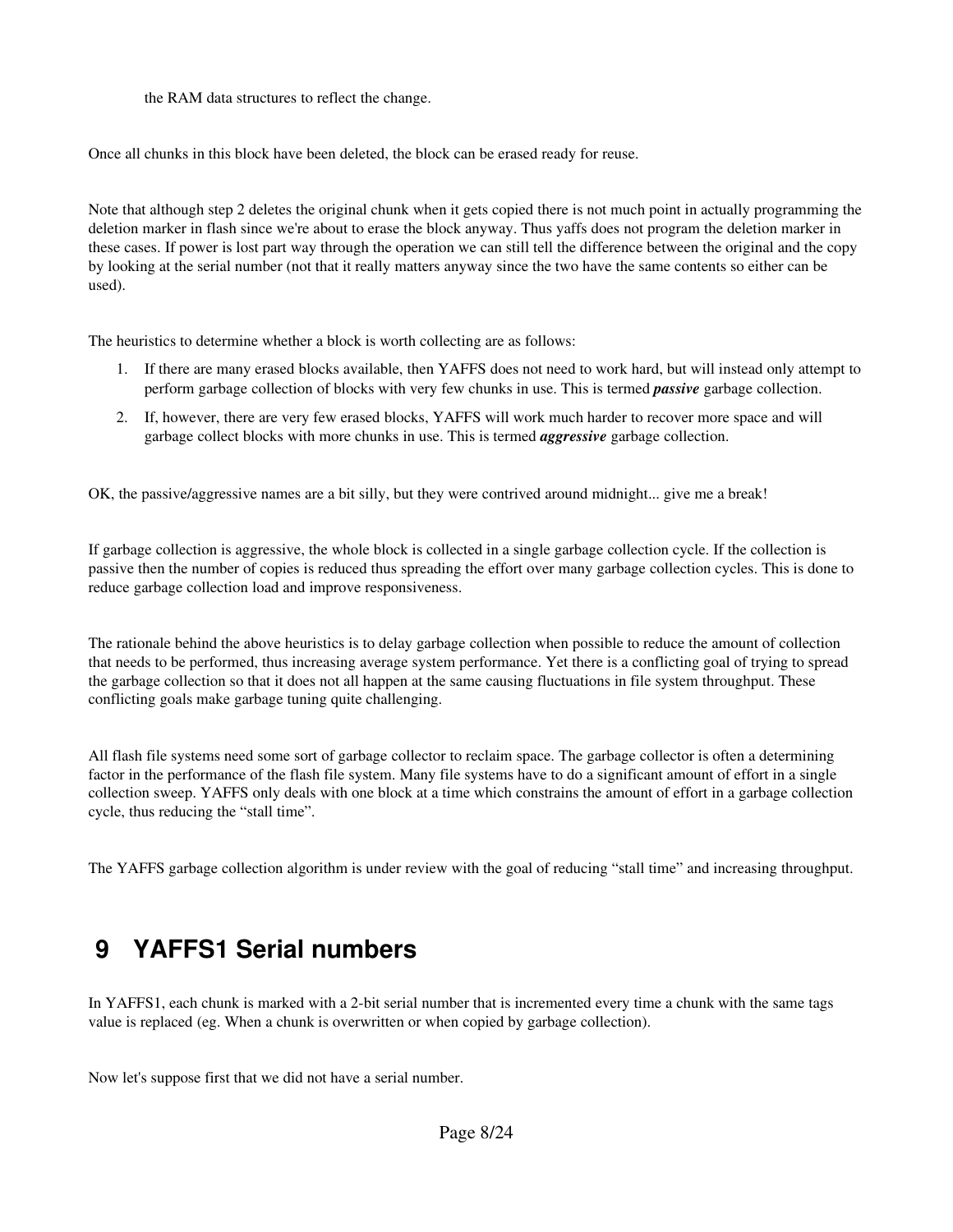Let's consider a rename where an object header chunk must be replaced with a new one with the new name. YAFFS could do the following:

- Delete the old chunk.
- Write the new chunk.

If the system fails after the delete, the system could end up with no chunks matching the relevant tags values. This could cause files to be lost (end up in lost+found). Thus, we have to write the new chunk before deleting the old chunk.

But now consider what might happen if we did this:

- Write new chunk.
- Delete old chunk.

If the system failed after the write we now have two chunks that match the tags. How can we tell which one is current?

The current chunk is determined by inspecting the serial number. Since the serial number is only incremented by one before the old chunk is deleted, a 2-bit serial number is sufficient. Valid pairs are:

| Old | New |
|-----|-----|
| 00  | 01  |
| 01  | 10  |
| 10  | 11  |
| 11  | 00  |

Thus, by inspecting the serial number attached to the old and new tags the current chunk can be determined and the old chunk can be deleted.

### **10 YAFFS2 NAND model**

YAFFS2 is an extension of YAFFS designed to fulfill a new set of objectives to work with newer NAND types including:

- Zero overwrites. YAFFS1 only ever overwrites a single byte in the spare area of the chunks to set the deletion marker. More modern NAND devices are less tolerant of overwrites and YAFFS2 performs no overwrites at all.
- Sequential chunk writing within a block. More modern NAND reliability specifications tend to assume sequential writing. Since YAFFS2 does not write deletion markers, the writing of chunks within a block is strictly sequential.

Since YAFFS2 performs less writes, there is potential for YAFFS2 to have improved write performance.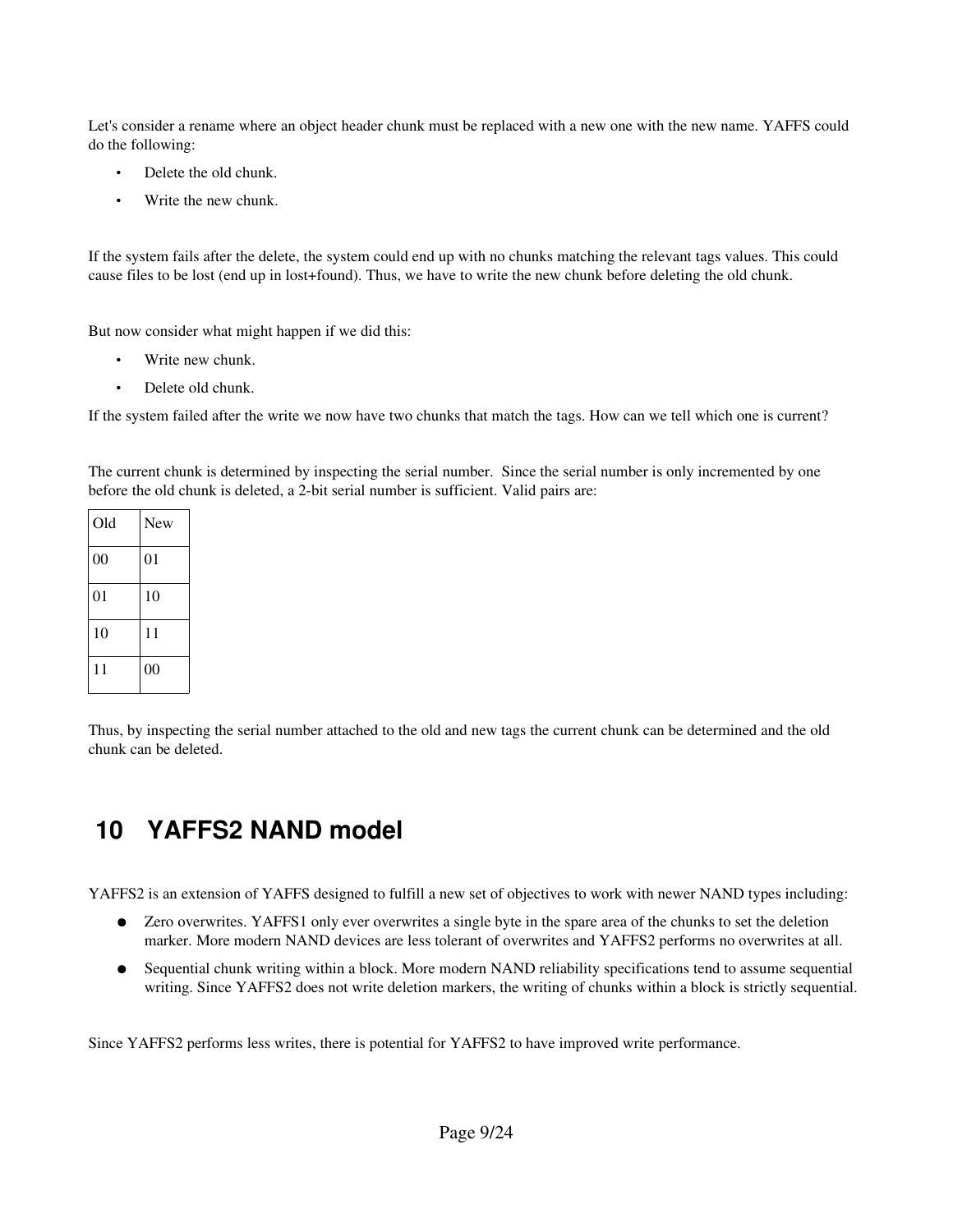YAFFS2 cannot use a deletion marker because that would violate the zero overwrites mandate and alternate mechanisms are provided to determine which chunks are current and which are deleted. These mechanisms are:

- Sequence Number: As each block is allocated, the file system's sequence number is incremented and each chunk in the block is marked with that sequence number. The sequence number thus provides a way of organising the log in chronological order.
- *Shrink Header Marker*: The shrink header marker is used to mark object headers that are written to shrink the size of a data file. This is explained more in the accompanying text.

Note: The YAFFS2 sequence number is not the same as the YAFFS1 serial number!

Note: We still refer to chunk deletion in yaffs2. The chunks are marked as deleted in the RAM data structures used by garbage collection etc, but there is no deletion marker written to flash.

The sequence number allows the chronological order to be determined which allows YAFFS to determine the sequence of events and restore the file system state. This is achieved by scanning *backwards* chronologically (ie. From the highest sequence number backwards to the lowest sequence number). Thus:

- Since we're scanning backwards, the most recently written and thus current chunk matching an objectId:chunkId pair will be encountered first and all subsequent matching chunks must be obsolete and treated as deleted.
- The file length in object headers are used to trim back resized files. If an object header is encountered, then subsequent data chunks that lie beyond that file length are clearly obsolete and treated as deleted. Note that both current and obsolete object header sizes must be used to obtain an accurate reconstruction.

Explaining the purpose of the shrink header marker is a bit convoluted. The purpose of a shrink header marker is to show that this object header indicates that a file has shrunken in size, and to prevent those object headers from being deleted by garbage collection. To understand this, it is easiest to consider what would happen if the shrink header markers did not exist.

For simplification we'll assume no garbage collection happens during this part of the exercise. It is safe to make that assumption since it does not alter the reasoning.

Consider a file that has been through the following:

```
h = open("foo", O CREAT| O_RDWR, S_IREAD | S_IWRITE); /* create file /
write(h,data,51024*1024); /* write 5 MB of data /
truncate(h,1024*1024); /* truncate to 1MB */
lseek(h,2*1024*1024, SEEK SET); /* set the file access position to 2MB */
write(h,data,1024*1024); /* write 1MB of data */
close(h);
```
The file will now be 3MB in length, but there will be a "hole" between 1MB and 2MB. According to POSIX (and to aid security etc) that "hole" should always read back as zeros.

YAFFS2 would represent that in NAND with the following sequence of chunks:

1. Object header for file creation (file length  $= 0$ )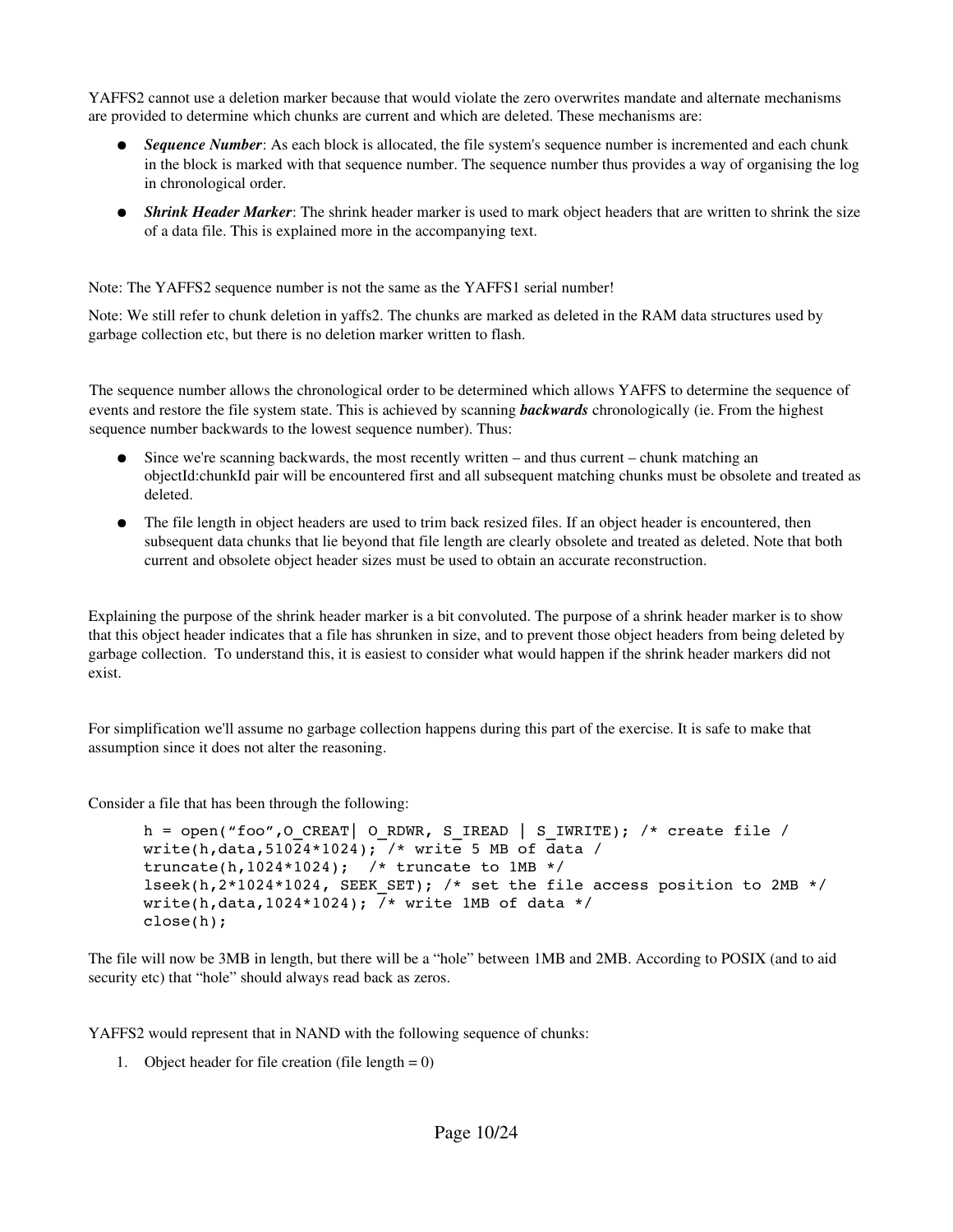- 2. 5MB worth of data chunks (0 to 5MB)
- 3. Object header for truncation (file length = 1MB)
- 4. 1MB worth of data chunks (2MB to 3MB)
- 5. Object header for close (file length = 3MB)

At this stage, only the the following data chunks are current:

- The first 1MB of data created in step 2 above.
- The 1MB of data created in step 4 above.
- The object header created in step 5 above.

But YAFFS must remember the truncation that happened in step 3, otherwise YAFFS will "forget" that there is a hole, which would cause the old data to be visible again. Thus, the object headers that result in the file being resized are marked with the shrink header marker. This modifies the behavior of the garbage collector to ensure that these shrink headers are not erased until it is safe to do so. This unfortunately has a negative impact on garbage collection. Improvements to shrink header handling are currently being investigated.

#### *10.1. YAFFS2 Extended tags*

YAFFS2 extends the tags in object headers with extra fields to improve mount scanning performance. The operation of extended tags is described later in this document.

### **11 Bad block handling NAND error handling**

NAND flash is designed to be very low cost and very high density. In order to get high yields, and thus keep costs down, NAND flash is typically shipped with a few bad blocks and some further blocks are expected to go bad during the use of the device. Thus, any flash file system without an effective bad block handling policy is unsuitable for NAND flash.

YAFFS1 uses the Smart-Media style of bad block marking. This checks the sixth byte (byte 5) of the spare area. In a good block this should be 0xFF. A factory-marked bad block should be 0x00. If YAFFS1 determines that a block has gone bad it is marked bad with  $0x59$  ('Y'). Using a distinctive marker allows YAFFS-marked bad blocks to be differentiated from factory-marked bad blocks.

YAFFS2 mode is designed to support a wider range of devices and spare-area layouts. Thus, YAFFS2 does not decide which bytes to mark but instead calls driver functions to determine whether the block is bad, or to mark it bad.

So, when does YAFFS mark a block bad? YAFFS will mark a block bad if a read or write operation fails or if three ECC errors are detected. A block that is marked bad is retired from use, thus improving the robustness of the file system. This policy is suitable for SLC flash. MLC policies are under development.

Further, NAND flash cells can sometimes be disturbed (corrupted) by NAND activity and charge loss. These errors are corrected by error correction codes (ECC) which may be implemented in hardware, software drivers, or within YAFFS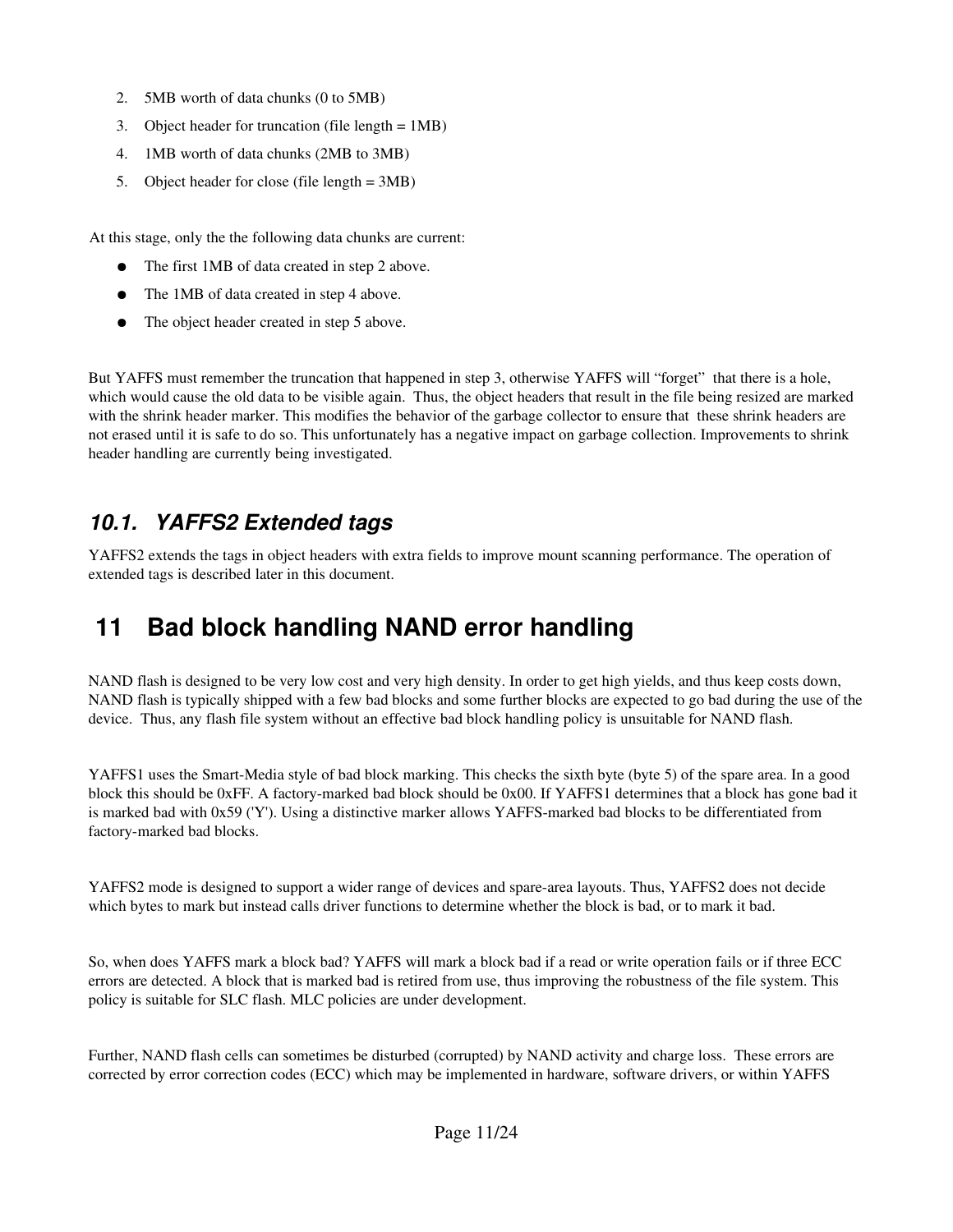itself. Again, any flash file system lacking effective ECC handling is unsuitable for NAND flash.

YAFFS1 mode can use either the built in ECC or use ECC provided by the driver or hardware.

Since YAFFS2 mode is designed for a wider range of devices, it does not provide ECC internally but requires that the driver provide the ECC.

The ECC code supplied with YAFFS (yaffs\_ecc.c) is the fastest C code implementation of a Smart Media compatible ECC algorithm that we are aware of. This code will correct any single bit error within a 256-byte data block and detect 2 errors per 256-byte data block. This is sufficient error correction to provide very high reliability on SLC-type NAND flash.

For a more complete description of failure handling, please refer to the YAFFS Error mitigation document.

# **12 RAM structures**

While it is theoretically possible to use a log structured file system with very few RAM structures, this would provide reduce performance. Thus, significant RAM data structures are required to store enough information to provide sufficiently high performance.

Before we jump in, it is a good idea to first figure out what purpose the RAM structures serve. The main structures are defined in yaffs\_guts.h and their main purposes, are :

- Device/partition: This is named *yaffs\_Device*. This is required to hold information relating to a yaffs "partition" or "mount point". Using these, rather than globals, allows YAFFS to simultaneously support multiple partitions and partitions of different types. In fact, almost other data structures mentioned here are part of, or accessed via, the structure.
- NAND Block Information: This is named *yaffs\_BlockInfo* and holds the current state of the NAND blocks. Each yaffs\_Device has an array of these.
- NAND Chunk Information: This is a bitfield attached to the vaffs Device that holds the current in-use state of each chunk in the system. There is one bit per chunk in the partition.
- Object: This is named *yaffs\_Object* and holds the state of an object (see section 3).There is one of these for each object in the file system, where an object is one of a regular file, directory, hard link, symbolic link or special link. There are different variants of yaffs. Objects to reflect the different data required for these different object types. Each object is uniquely identified by an objectId.
- File structure: For each file object, YAFFS holds a tree which provides the mechanism to find the data chunks in a file. The tree consists of nodes called *yaffs\_Tnodes* (tree nodes).
- Directory structure: The directory structure allows objects to be found by name. The directory structure is built from a doubly-linked list that is rooted in the directory and binds together the sibling objects within a directory.
- Object number hash table: The object number hash table provides a mechanism to find an object from its objectId. The objectId is hashed to select a hash bucket. Each hash bucket has a doubly-linked list of objects that belong in this hash bucket, as well as a count of the objects in the bucket.
- Cache: YAFFS provides a read/write cache that significantly improves performance for short operations. The size of the cache can be set at run-time.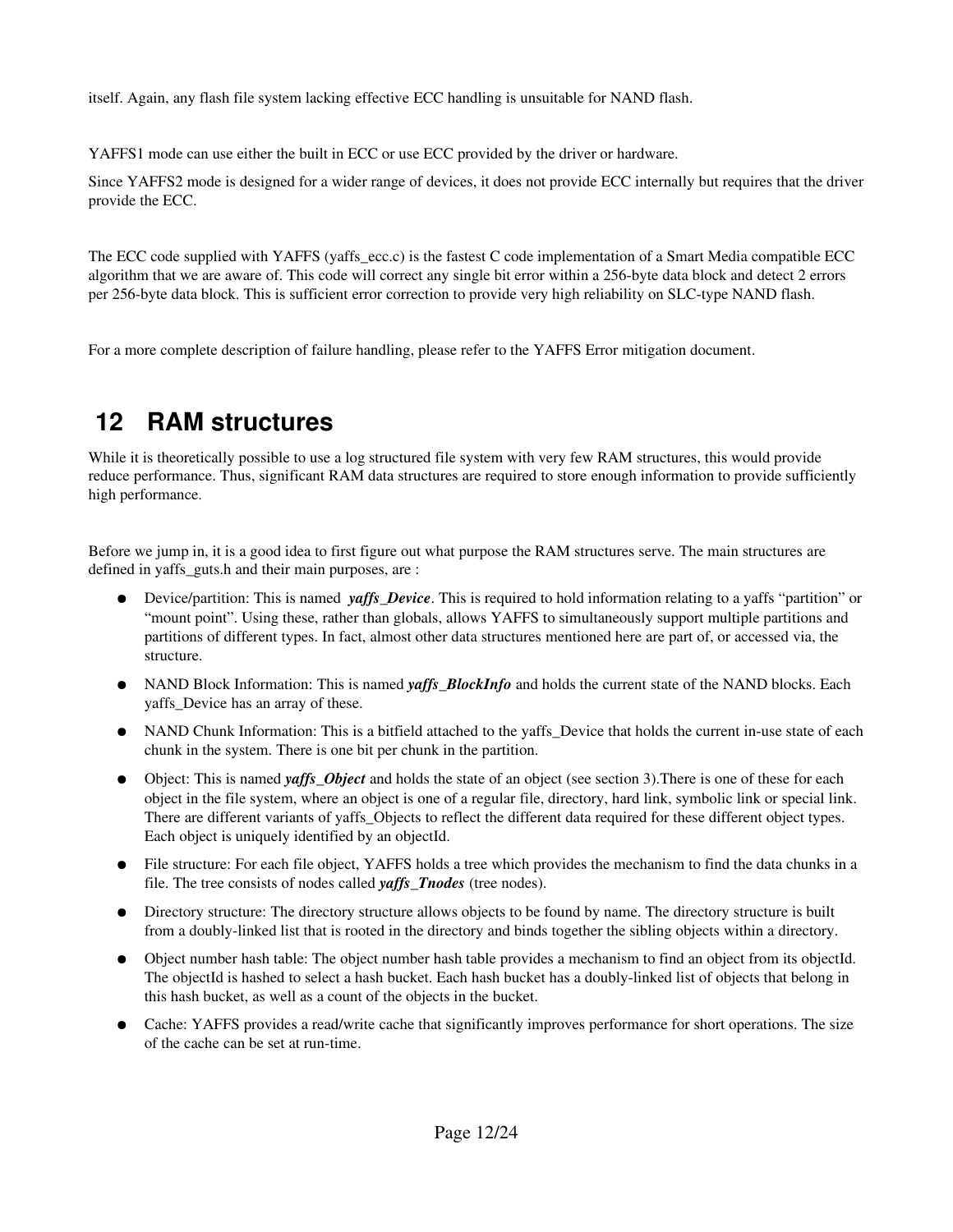The usage of these structures is described in more detail below.

YAFFS makes significant use of doubly-linked lists. These data structures are very useful because they provide rapid insertion, removal and traversal. They do however come at the expense of requiring two pointers rather than just one.

### *12.1. yaffs\_Object*

Each object (file, directory,...) in the system is represented by a yaffs\_Object. The yaffs\_Object's main function is to store most of the object metadata and type-specific information. This means that almost all the information about an object can be accessed immediately without reading flash.

The metadata includes, amongst others:

- objectId: The number used to identify the object.
- parent: A pointer to the parent directory. Not all objects have a parent. The root director and special directories for unlinked and deleted files do not have parents so this is NULL.
- short name: If the name is short enough to fit in a small fixed-sized array (default 16 charaacters) then it is stored here otherwise it must be fetched from flash each time it is requrested.
- type: Type of object.
- permissions, time, overship and other attributes

Depending on the object type, yaffs\_Object also stores:

- a tnode tree, file extents etc for data files
- a directory chain for directories
- an equivalent object for hard links
- a string for symbolic links

#### 12.2. ObjectId look-up

The purpose of the objectId look-up mechanism is to rapidly access an object by its device and object Id. This is required during garbage collection, scanning and similar operations.

Each yaffs\_Device uses a hash table for this purpose. The hash table has 256 "buckets" (tunable), each holding a doublylinked list of the yaffs\_Objects in that bucket.

The hash table's hash function is just masking the least significant bits of the object Id. This is a very cheap function that provides reasonable "spread".

YAFFS makes an attempt to assign objectIds in a way that keeps the number of objects in each hash bucket quite low, thus preventing any one hash entry getting too long.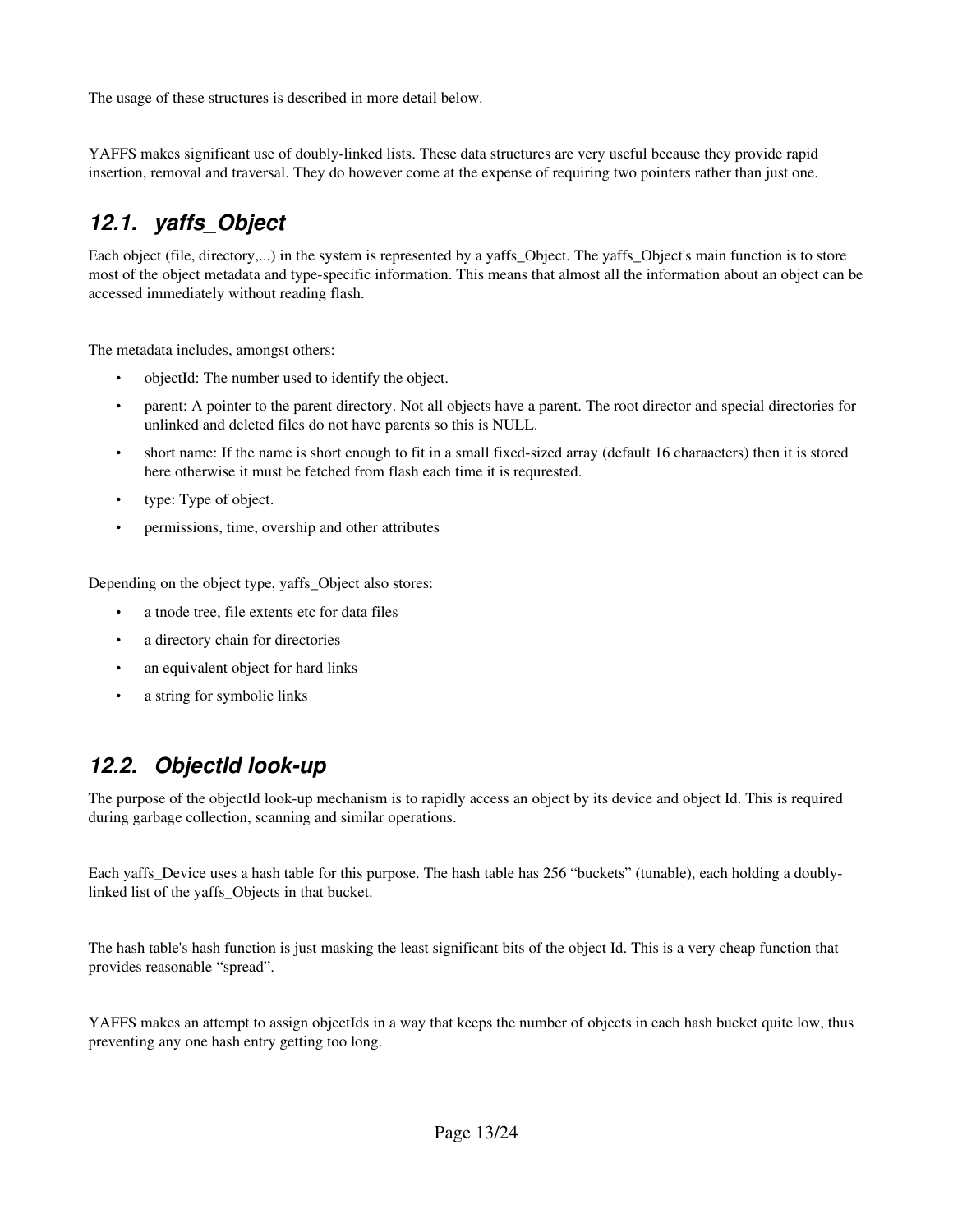### *12.3. Directory structure*

The purpose of the directory structure is to rapidly access an object by name. This is required to perform file operations such as opening, renaming etc.

The YAFFS directory structure is formed by a tree of yaffs\_Objects of type YAFFS\_OBJECT\_TYPE\_DIRECTORY. These objects have a doubly linked node of children.

Each yaffs\_Object also has a doubly linked list node called sibling which chain together the siblings in a directory.

Each YAFFS partition has a root directory.

Each YAFFS partition also has some special purpose "fake" directories which are not stored in NAND but are instead created on mounting:

- lost+found: This directory is used as a place to store any lost file parts that cannot be placed in the normal directory tree.
- Unlinked and deleted: These are pseudo-directories that are not in the directory tree. Placing objects in these directories gives them a status of being unlinked or deleted.

Each object has a name that is used to look up the object within the directory, Thus, each name within a directory must be unique. This rule does not apply to objects in the unlinked and deleted pseudo-directories since we never use names to look up unlinked/deleted files and there may be many files of the same name that have been deleted.

Name resolution is sped up by two mechanisms:

- Short names are stored directly in the yaffs\_Object soi that they don't have to be loaded from flash.
- Each object has a "name sum". This is a simple hashing of the name which speeds up the matching process because it is cheaper to compare te hash than compare the whole name string.

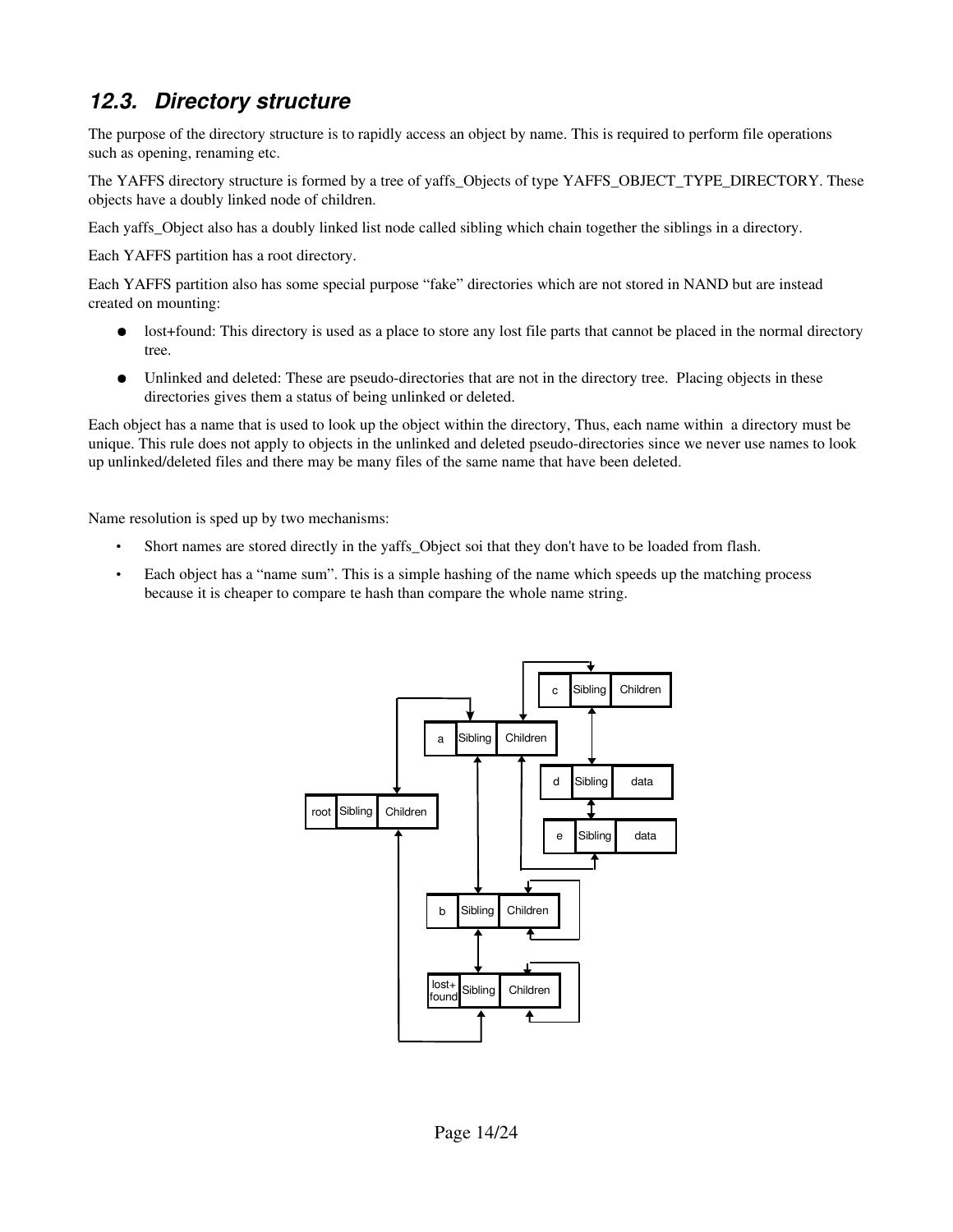The above directory structure represents the following directory tree

|             | Root directory             |
|-------------|----------------------------|
| a/          | Directory containing c,d,e |
| /b          | <b>Empty directory</b>     |
| /lost+found | Empty directory            |
| /a/c        | Directory                  |
| /a/d        | Data file                  |
| /ae         | Data file                  |

If a YAFFS partition has been somehow corrupted then it is possible for an object to be created during scanning but with no object header (which contains the object name) being found. The object would then not have a name. In these cases, YAFFS creates a pseudonym from the object number of the form objnnnn so that the object can be placed in the directory structure.

#### *12.4. Hard links*

In POSIX file systems, the objects (inodes in Linux terminology, vnode in BSD-speak) and the object names (dentry in Linux terminology) are independent in that an object can have zero, one or more names.

Having files with zero links is caused by constructs such as:

```
h = open("foo", O_CREAT | O_RDWR, S_IREAD | S_IWRITE); /* create file "foo" */
unlink("foo"); \sqrt{x} unlink it so it can't be found in the directory */
/* we still have a handle to the file so can still access it via the handle */
read(h,buffer,100);
write(h,buffer,100);
close(h); /* as soon as the handle is closed the file is deleted */
```
YAFFS does not store separate object and name records because that would waste space and incur extra reading/writing. Instead, YAFFS is optimised for the most typical case of one name per object. That is, YAFFS stores one name per yaffs\_Object and uses "cheats" to achieve other behavior:

- Objects that have zero names (ie unlinked objects) are handled by renaming the object into a fake directory that is used to designate unlinked objects.
- Multiple names object are handled by designating one of the objects the main object and having multiple hard link pseudo-objects that refer to it.
- The inode number (vnid in BSD-speak) is a per-file system unique number that identifies the object. The YAFFS object id of the main object is presented to the user. That is, if the inode number is queried from a hardlink object then the object id of the equivalent object is returned.

The linkage between hard link pseudo-objects and their equivalent object is through two fields:

- Each object has a hardLinks doubly linked list node that links the list of hard links to that object.
- Each hard link has a pointer to the "equivalent object".

The usage of this structure is straight forward except for one interesting case when hard links are being deleted. Consider the following sequence of events:

|  | $\mu$<br><b>1011</b><br>π | <b>COLL</b><br>ີຕິດຕະ<br>пне а<br>геан |
|--|---------------------------|----------------------------------------|
|--|---------------------------|----------------------------------------|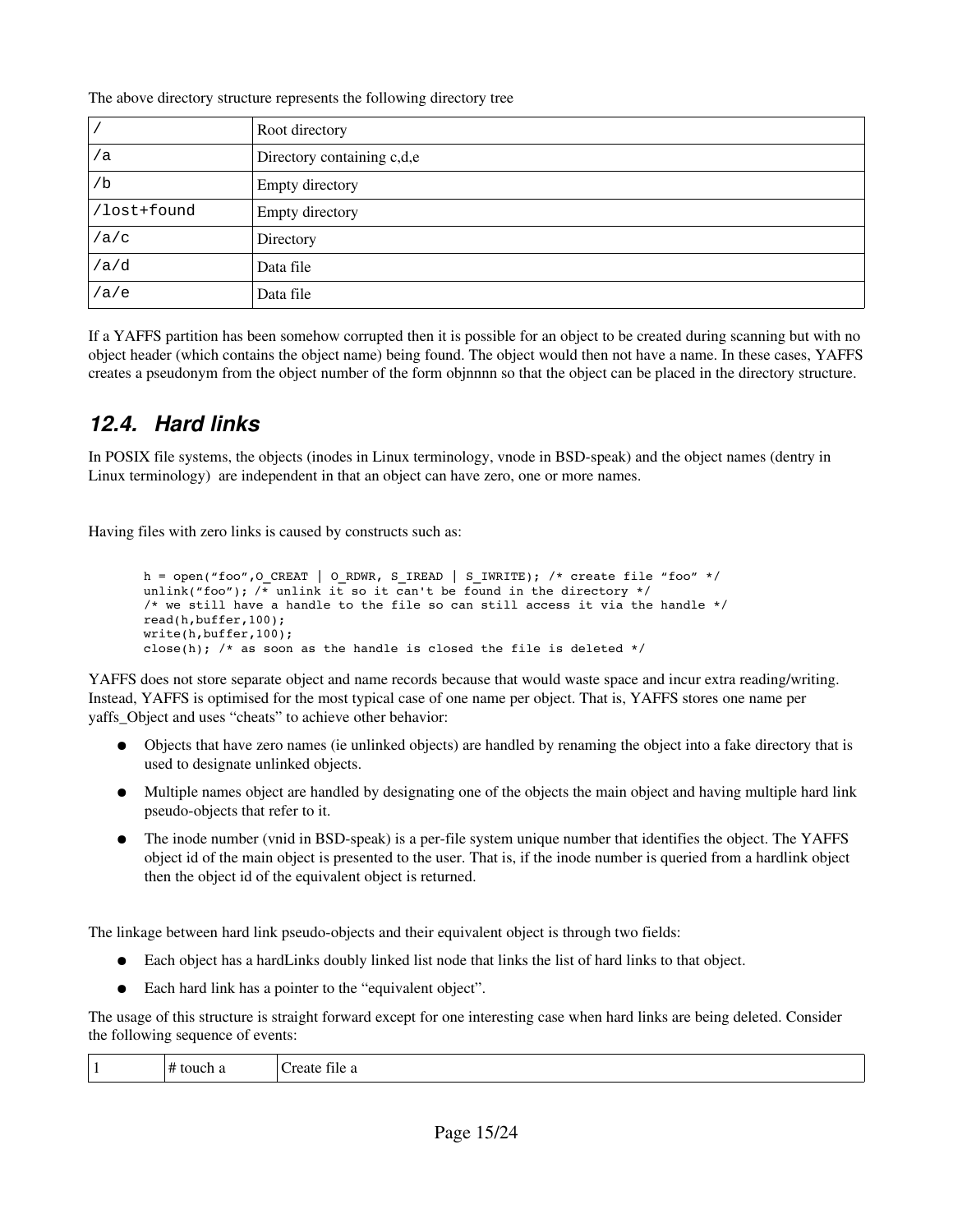| $# \ln a b$ | Create a hard link b with equivalent object a.         |
|-------------|--------------------------------------------------------|
| # rm a      | Remove a. The object must still exist under the name b |

In step 3, YAFFS cannot just delete the equivalent object since that would leave a "hanging" hard link with no equivalent object.

We also cannot just change the type of one of the hardlink objects because that would cause the object's object id to change. This would be unacceptable since it would break any mechanism that use the object id (of which there are many within and outside of YAFFS).

Thus, if an object is deleted and it has hard links to it then we do the following:

- Select one of the object's hard links.
- Rename the object to the name in the hard link.
- Delete the hard link pseudo-object.

#### *12.5. Symbolic link and special object*

These object types just store values that are needed to provide a full POSIX file system.

A symbolic link object saves a symbolic link string that is used to provide the POSIX symbolic string mechanism.

A special object is used to store device numbers, pipes and other similar special objects.

#### *12.6. File object*

The yaffs Objects have a type and a variant portion which is a union of different data required to hold the state of different object types.

The file objects have type YAFFS\_OBJECT\_TYPE\_FILE, and an associated file variant. This stores the following main values:

- fileSize: file size
- topLevel: depth of the Tnode tree
- top: pointer to top of Tnode tree

The meaning of the file size is quite obvious. This is the current length of the file. Note that a file might have holes in it caused by seeking forward past the extents of the file.

The top and topLevel work together to control the Tnode trees.

#### **12.6.1 Tnode tree**

Each file has a Tnode tree to provide the mapping from file position to actual NAND chunk address. top is a pointer to the top of the Tnode tree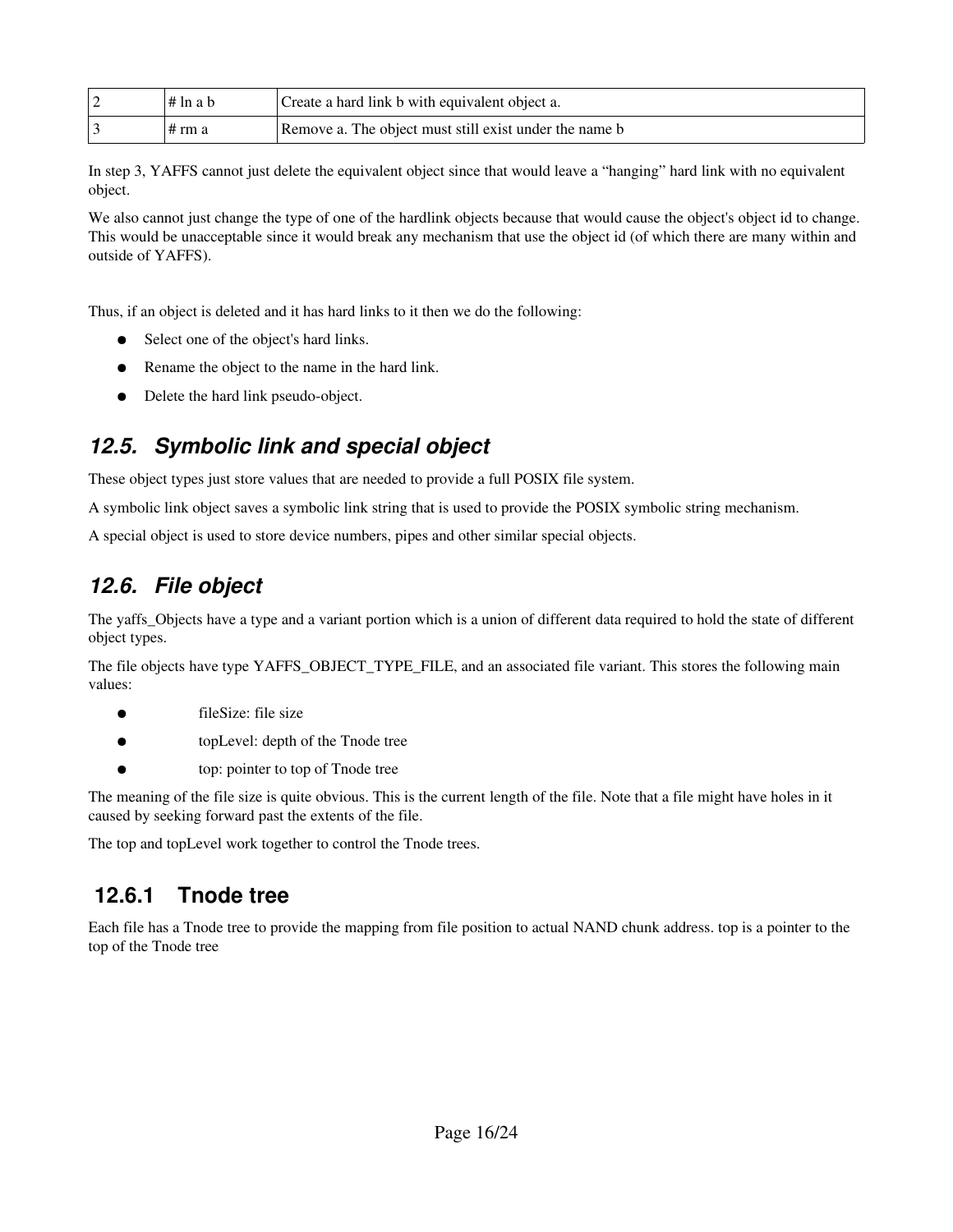

Note, only 4 entries per Tnode are shown to simplify the diagram

The Tnode tree is made up of Tnodes (tree nodes) arranged in levels, each of which holds either:

- At levels greater than 0, a Tnode has 8 pointers to other Tnodes in the next level down.
- At level 0, a Tnode has 16 NAND chunk Ids which identify the chunk's location in RAM.

These numbers are powers of 2 which makes for simple look-ups by just applying bitmasks. The code that traverses this tree is in yaffs\_FindLevel0Tnode().

As the file size grows, more Tnodes are added and as the levels fill, more levels are added. If the file is truncated or resized downwards, then the tree is pruned. If a chunk in a file is replaced (eg. data is overwritten or copied by garbage collection) then the Tnode tree must be updated to reflect the change.

Tnodes typically make up the bulk of the YAFFS' RAM usage.

# **13 How various mechanisms work**

Having looked at the YAFFS data structures, we now consider how some of the mechanisms in YAFFS operates. This is most easily done by walking through some operations that YAFFS performs.

#### *13.1. Block and Chunk Management*

#### **13.1.1 Block States**

YAFFS tracks the state of each block and chunk in the partition. This information is first built up during scanning (or recovered from a checkpoint). A block may be in one of the following states (see definition of yaffs\_BlockState):

| <b>UNKNOWN</b> | The block state is not yet known.                                                                                    |
|----------------|----------------------------------------------------------------------------------------------------------------------|
|                | NEEDS_SCANNING During pre-scanning it has been determined that this block has something on it and needs<br>scanning. |
| SCANNING       | This block is currently being scanned.                                                                               |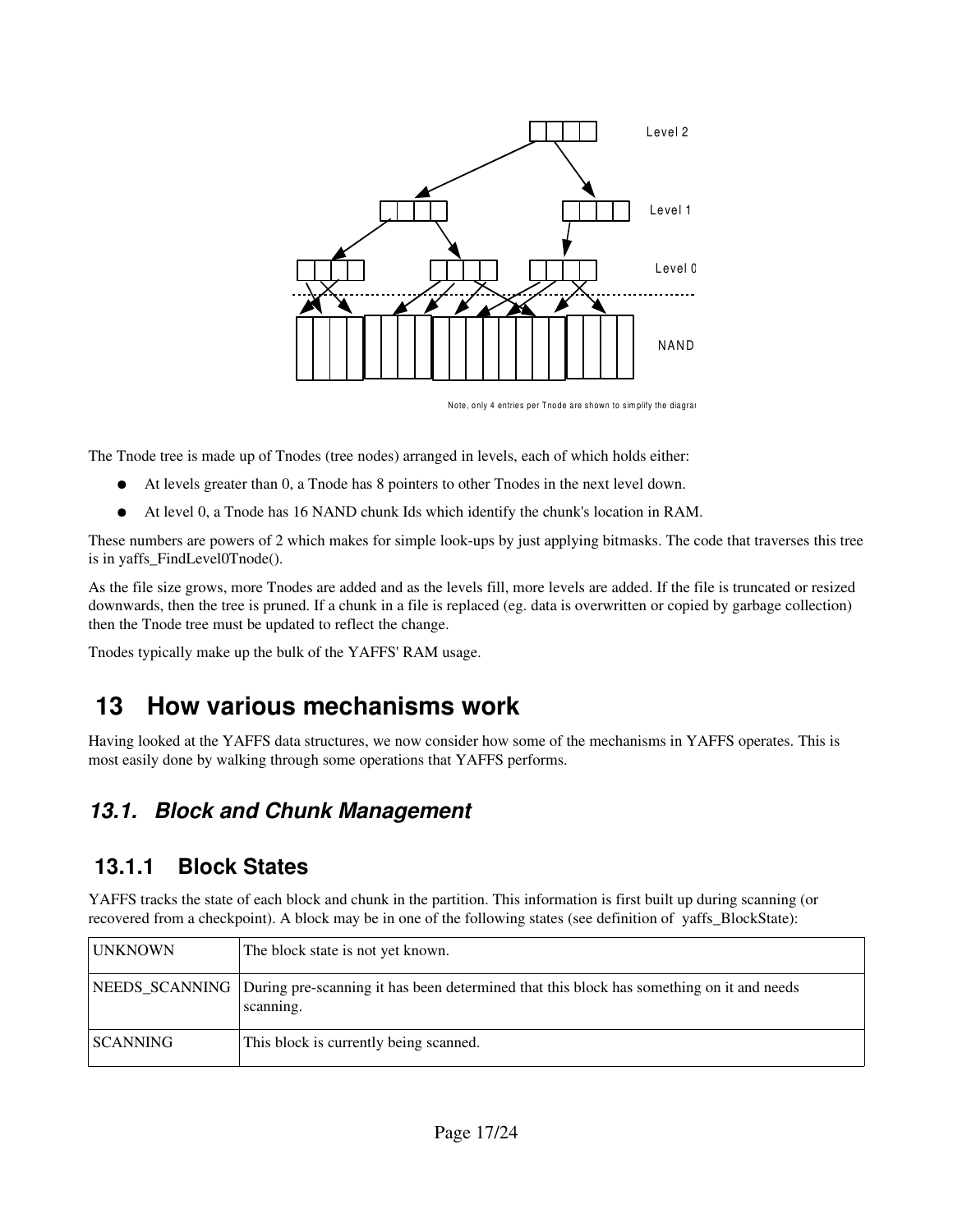| <b>EMPTY</b>      | This block has nothing in it (is erased) and may be used for allocation. The block can get to this<br>state by being erased.                                                                                       |
|-------------------|--------------------------------------------------------------------------------------------------------------------------------------------------------------------------------------------------------------------|
| <b>ALLOCATING</b> | This is the block currently being used for allocation by the chunk allocator.                                                                                                                                      |
| <b>FULL</b>       | All the chunks in this block have been allocated and at least one chunk contains useful information<br>that has not yet been deleted.                                                                              |
| <b>DIRTY</b>      | All the chunks in this block have been allocated and all have been deleted. The block might have<br>been in the FULL or COLLECTING state before this. This block can now be erased and returned<br>to EMPTY state. |
| <b>CHECKPOINT</b> | This block has checkpoint data in it. When the checkpoint is invalidated this block will be erased<br>and returned to the EMPTY state.                                                                             |
| <b>COLLECTING</b> | This block is being garbage collected. As soon as all live data has been inspected this block<br>becomes DIRTY.                                                                                                    |
| <b>DEAD</b>       | This block has been retired or was marked bad. This is a terminal state.                                                                                                                                           |



The regular runtime states are; EMPTY, ALLOCATING, FULL, COLLECTING and DIRTY.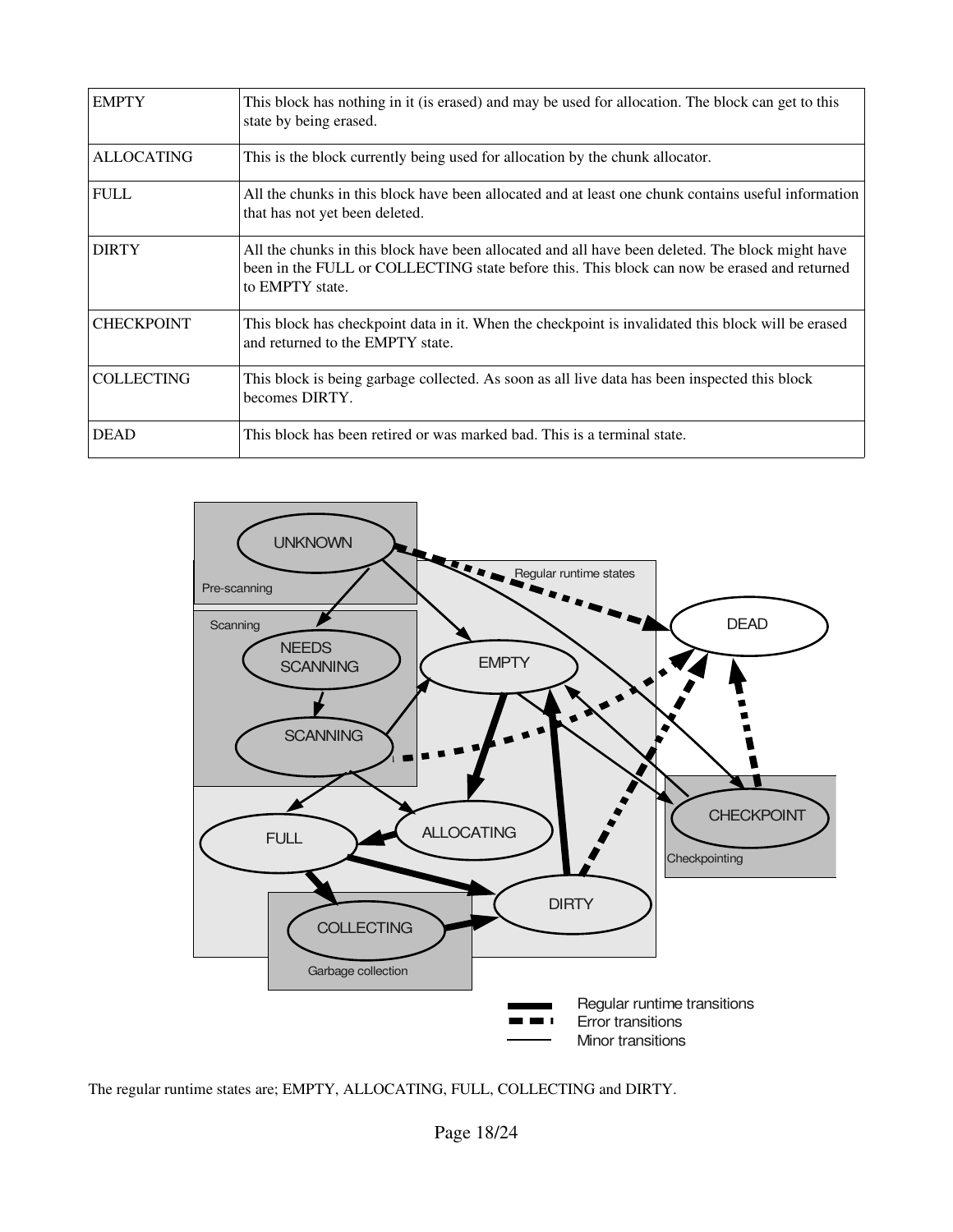The checkpoint state is used for checkpoint blocks.

The DEAD state is the terminal state for blocks that were retired because they were either marked bad or an error was detected.

#### **13.1.2 Block and Chunk Allocation**

An available chunk must be allocated before it can be written. The chunk allocation mechanism is provided by yaffs\_AllocateChunk() and is very simple. Each partition has a current block that it is allocating from. This is termed the *allocation block*. Chunks are allocated sequentially from the allocation block. As the chunks are allocated, block and chunk management information is updated, including the block's pagesInUse count and the chunk use bitmap.

When the block is fully allocated, another empty block is selected to become the allocation block. The blocks are selected by searching upwards from the previous allocation block.

Previous to yaffs\_guts.c V1.99, yaffs scanning would identify the allocation block being used when the file system was last shut down and would continue allocation from that point. This had the benefit of continuing to use the same block and slightly reduce garbage creation . However, doing this could potentially cause problems due to attempting to write a block that had been in the middle of a write when power was lost. Thus, from V1.99 onwards, yaffs now always starts allocation on a new block after a mount. This increases the amount of garbage (typically by an insignificant amount) but improves robustness.

### **13.1.3 A word about wear leveling**

Since flash memory blocks can only endure a limited number of writes and erases ( termed the flash endurance), a flash file system needs to ensure that the same few blocks are not overwritten continuously causing those blocks to wear out while the other blocks are hardly used at all.. Instead it is important that the file system spreads out the wear.

This is extremely important in a file system such as FAT which uses a limited set of logical blocks to store the file allocation table entries which get modified frequently. If FAT is used with a static logical to physical block mapping then the file allocation table blocks will wear out far before other blocks causing premature device failure.Thus, for FAT, it is very important that the logical to physical mapping gets stirred up a bit to cause the file allocation tables to be written to different physical blocks, thus levelling out the wear.

Wear levelling is far less of a concern in a log structured file system such as YAFFS since we always write to the end of the log and thus don't keep on overwriting the same blocks.

There are basically two ways to achieve wear leveling:

- use a specifically written set of functions that actively perform wear leveling.
- allow a degree of wear leveling to happen as a side effect of other activity.

YAFFS takes the second approach.

Firstly, being log structured, yaffs inherently spreads out the wear by performing all writes in sequence. That means that we don't single out a few blocks for a specific purpose and write them more than others.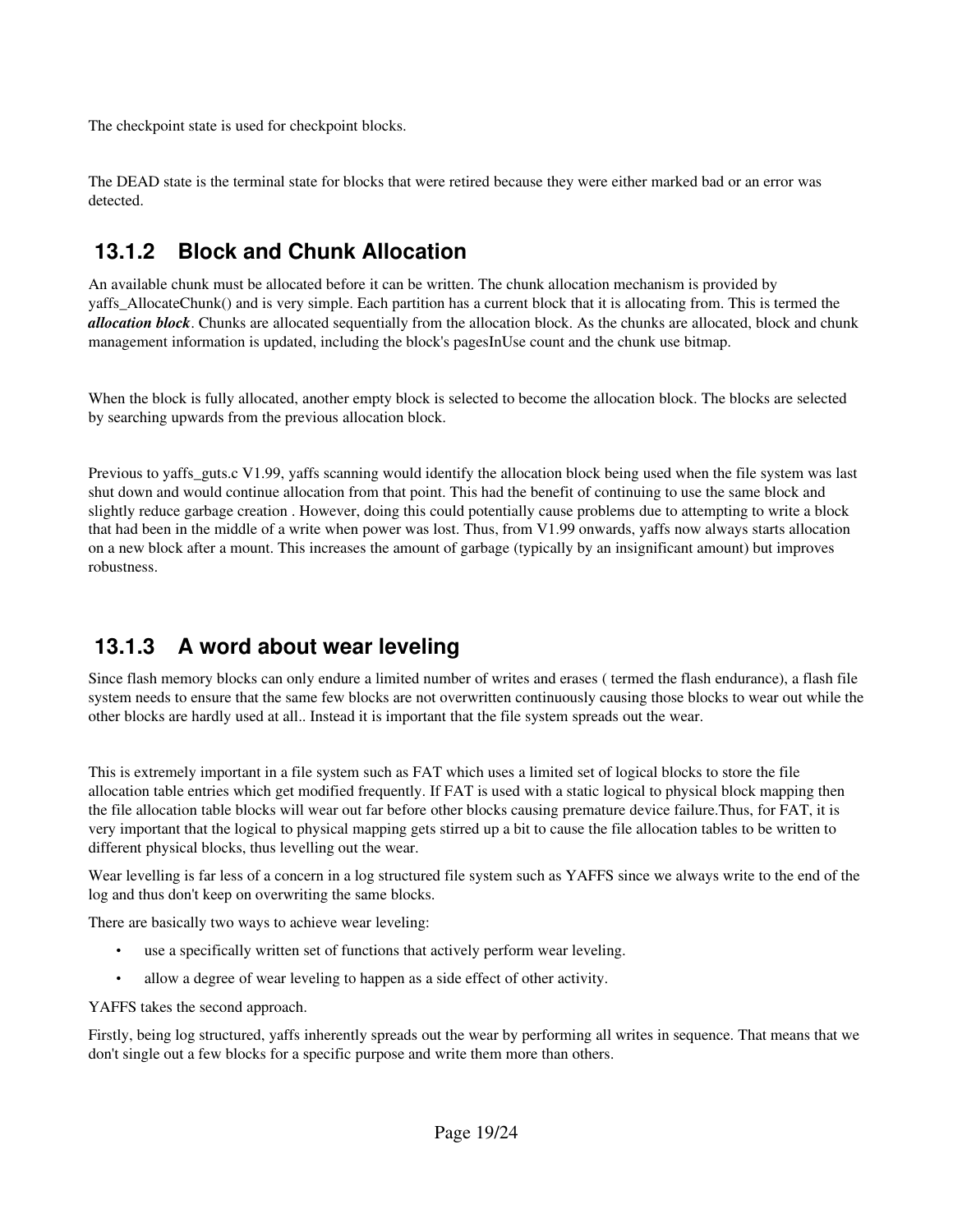Secondly, blocks are allocated serially from the erased blocks in the partition. Thus the process of erasing (after deletion of garbage collection) and then allocating blocks does tend to spread the block use and provides a level of wear levelling.

Thus, even though there is no code to specifically perform wear leveling it does happen as a side effect of other activity.

This strategy performs well and has survived many accelerated lifetime tests in both simulations and on real NAND-based products.

### **13.1.4 yaffs\_Tnode and yaffs\_Object Management**

yaffs Tnodes and yaffs Objects are dynamically created and released as they are needed.

The allocation and management could be done by just using the standard memory allocator (malloc, kmalloc etc), but this could cause performance problems, particularly in embedded systems which tend to have rather simplistic memory allocators.

The allocation and deletion of many small structures can cause memory fragmentation causing out-of-memory and slowdown problems.

To prevent these problems, YAFFS manages these objects internally. YAFFS creates many structures (100 or so) at a time and then allocates them singly from a free list. When structures are released they are placed on the free list for reuse.

#### *13.2. Internal Cache*

This describes the standard YAFFS internal cache implementation. Alternative caches have been devised for other purposes and at some future point YAFFS might be extended to support pluggable cache policies.

The main purpose of the internal cache is to reduce NAND access for badly behaved applications which perform many small reads and writes. Believe it or not, but there are applications out there that read or write files a few bytes at a time:

```
while(\ldots)write(h,buf,1);
```
This sort of behaviour would be terrible for performance and flash memory life if each read or write operation resulted in a write to flash. YAFFS provides an internal cache to mitigate against this sort of behaviour.

The YAFFS internal cache is called a "Short Op Cache" (short operation cache) and only comes in to play for operations which are not chunk aligned. The caching mechanism is very simple and was primarily written for less sophisticated OSs that lack their own file caching layer. The cache is still beneficial in OSs like Linux, which provide a caching layer, because it caches both the read and write path. Thus, while short reads will be serviced by the Linux page cache, the shortOpCache does address non-chunk aligned writes.

Page aligned reads/writes bypass the cache unless that chunk is already in the cache.

The cache is stored in an array of cache entries. The number of cache entries is set in the yaffs\_Device configuration by dev>nShortOpCaches and the cache is configured during initialisation. A cache size of zero disables the cache. The cache management algorithms are simplistic and probably don't scale well to very large numbers. This means that it is probably best to stick with around 5 to 20 cache entries.

Each cache entry holds: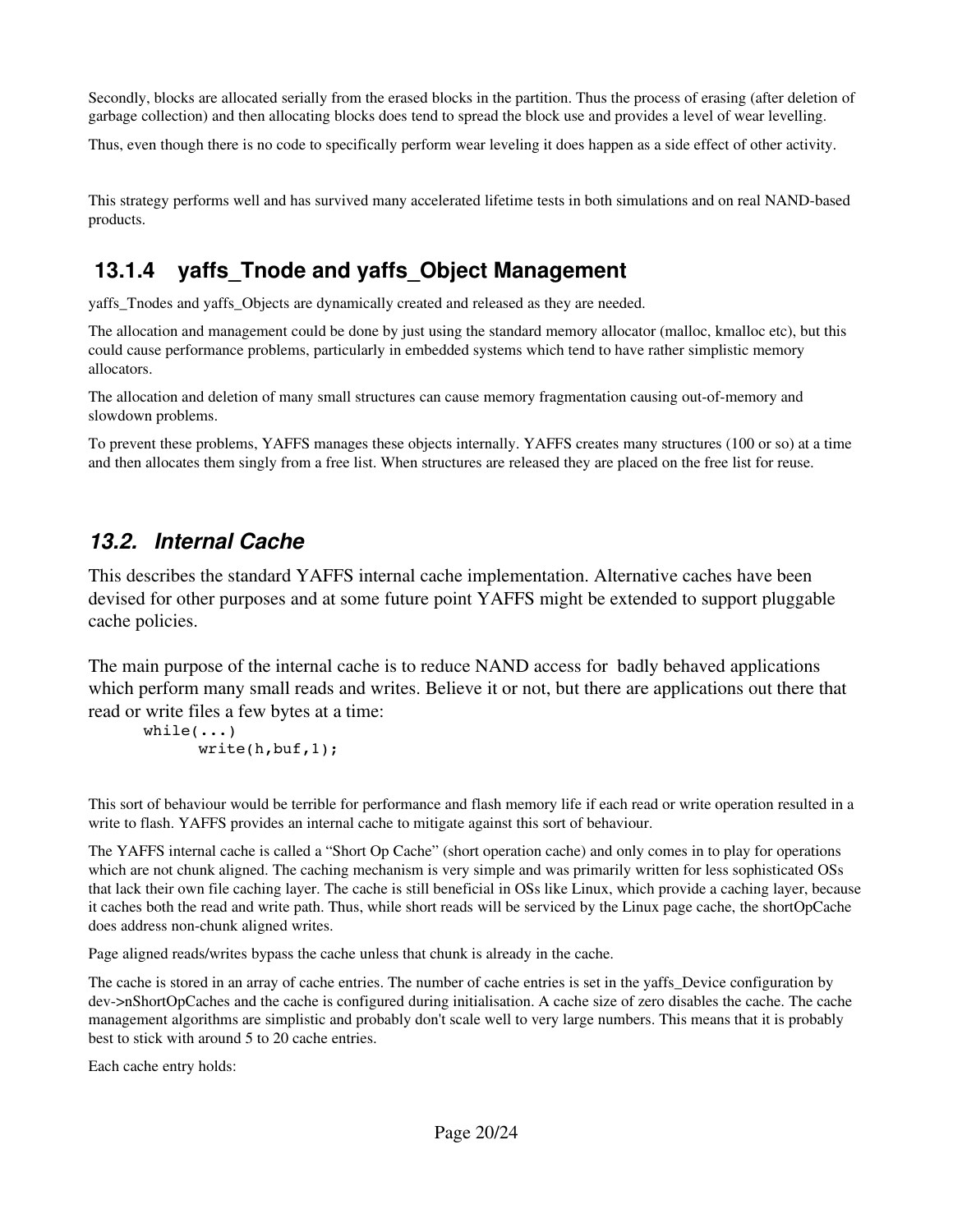- object id, chunk id, nbytes (the tag info of the chunk being cached)
- the actual data bytes
- cache slot status (last used counter, dirty,...)

Finding an unused cache entry is a simple operation. We just iterate through the cache entries searching for one that is not busy. If all cache entries are busy then a cache push-out is performed and then we retry the find.

Whenever a cache entry is accessed (read or written) the last-use counter is is set to an incrementing number. This counter value is used to drive the least-recently-used (LRU) algorithm.

Cache entries which have been modified and not yet written back to flash are marked with a dirty flag. This is tells us whether we need to write out the data during a flush or push-out.

A push-out happens whenever the cache is full and we need to push an entry out of the cache to make space to load a new entry. To do this we use the LRU algorithm to select the LRU cache entry. We then write out all dirty entries for that file, in ascending order, and mark these entries as free.

Whenever a file is flushed (file flush or close), the file's dirty entries are written out. At certain times (eg. before an unmount or at sync()) the entire cache is flushed.

This caching policy is far from optimal but gives a useful performance improvement with very simple algorithms (good bang-for-bucks).

Apart from its normal caching function, the shortOpCache also does much of the heavy lifting for inband tags support since all the inband tags accesses are not chunk aligned, they must all go through the shortOpCache.

#### *13.3. Scanning*

Scanning is the process whereby file system state is rebuilt from scratch. This happens on mounting a YAFFS partition if no checkpoint data is available or if the mounting was told to ignore the checkpoint data.

Scanning involves reading the tags from all the active chunks in the system so can take quite a while, but probably less time than you'd expect.

The scanning process is different for YAFFS1 vs YAFFS2 because of the differences mentioned before.

### **13.3.1 YAFFS1 Scanning**

YAFFS1 scanning is rather straight forward because YAFFS1 uses deletion markers.

All we really need to do is read the tags off all the chunks in the partition and determine if the chunk is active. Order is not important and blocks could be read in any order. If the deletion marker has not been set then it is active and we need to add the chunk to the file system state as follows:

If the chunk is a data chunk (chunkId  $> 0$ ) then the chunk must be added to the relevant file's tnode tree. If the object does not exist, then we create it in lost+found, although it has no name and other file details yet.

If the chunk is an object header (chunkId  $= 0$ ) then the object must be created (or it might already exist in lost + found and we need to fix up its details and slot it into the correct part of the directory tree.

If at any time during scanning we find that we are reading a second chunk with the same objectId:chunkId as a previously encountered chunk then the 2-bit serial number is used to resolve the dispute.

Once the scanning is complete we still need to fix up a few things:

Hard links must be connected up properly (it is more efficient to defer this until after the scanning has completed).

Also, objects which were marked as unlinked must be deleted since there are no longer handles open to these objects.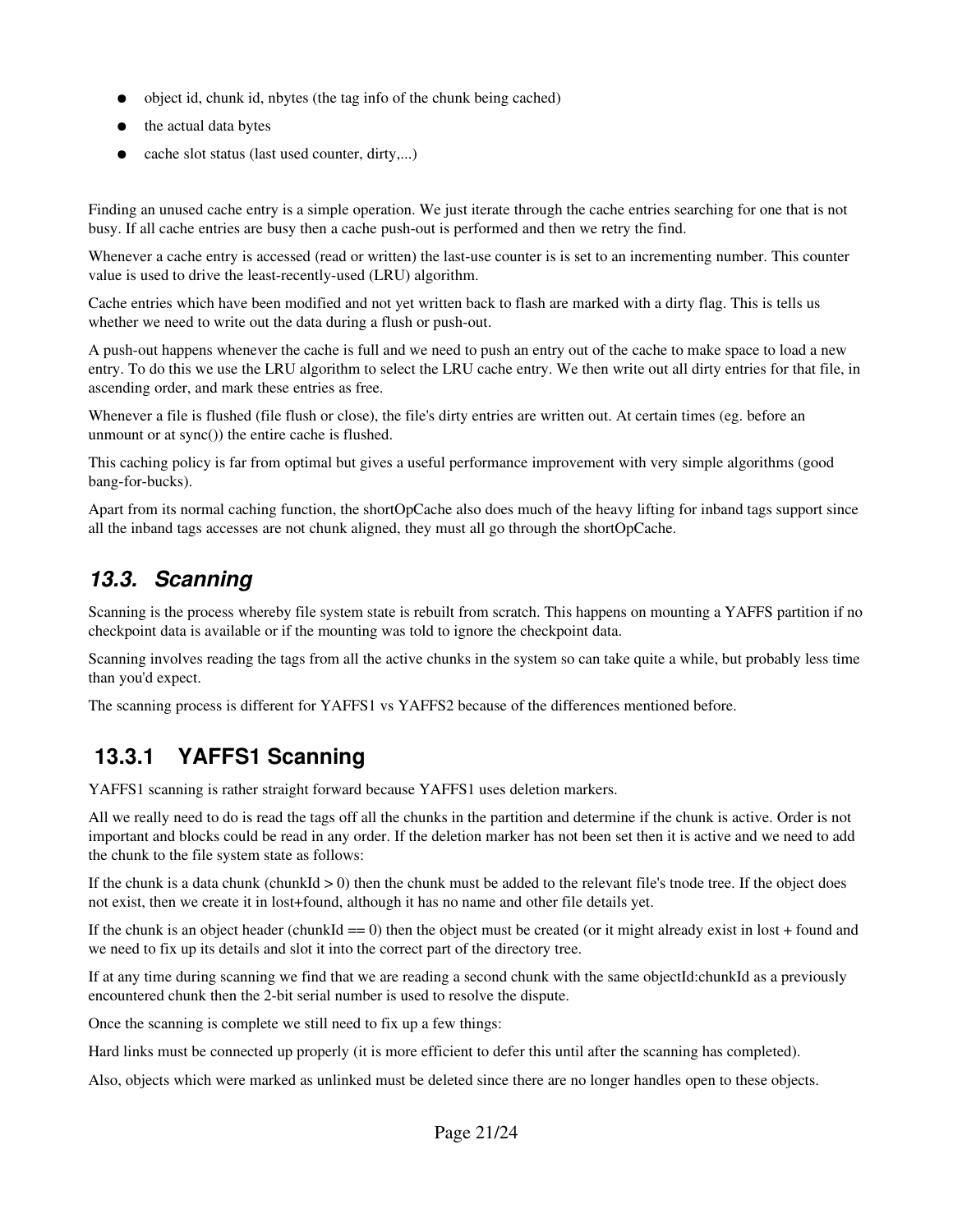### **13.3.2 YAFFS2 Scanning**

YAFFS2 has no deletion markers which makes the scanning significantly more complex.

The first thing that needs to be done is to pre-scan the blocks to determine the sequence number for the blocks. The list of blocks and sequence numbers is then sorted to make a chronologically ordered list.

We now scan *backwards* through these blocks (ie in reverse chronological order). Thus, the first occurrence of any objectId:chunkId is the most current one and it is easy to determine which is chunks are out of date.

We read the tags for each chunk in each block.

If it is a data chunk ( ie. chunkId  $> 0$ ) then:

- If a chunk with the same objectId:chunkId has already been found then this is not the current chunk. Delete this one.
- Else if the object is marked as deleted, or corrupted, then delete it.
- Else if the object does not yet exist then this chunk was written since the last object header write for this object so this chunk must be the last written chunk in the file and must have happened just before an unclean shutdown with the file still open.We can create the file and use the chunkId and nbytes to set the file extents.
- Else if the object does exist and the chunk lies beyond the object's file scan size (extents) then it is a truncated chunk and can be deleted.
- Else it is placed into the file's tnode tree.

If it is an object header (ie. chunkId  $== 0$ ) then:

- If the object is in the deleted directory then mark the object as deleted and set the object's shrink size to zero.
- Else if an object header has not yet been found for this object, then this is the most current object header and holds the most current name etc. If no data chunks have yet been found for this chunk then the size in the object header is also the file extents. The file size is used to set the file scan size since at the time it was written the file did not extend past that point and we can safely ignore further data chunks for that file that extend past that point.
- Else just use the file size as the scan size if it is smaller than the current file scan size.
- Else this an obsolete object header. It is deleted.

A bit more explanation is probably needed to describe the file scan size. The whole purpose of this is to determine data chunks that should be ignored due to the file being truncated.

#### *13.4. Checkpoint*

Mount scanning takes quite a lot of time and slows mounting, though perhaps by less than you'd think. Checkpointing is a mechanism to speed the mounting by taking a snapshot of the YAFFS runtime state at unmount or sync() and then reconstituting the runtime state on re-mounting. The speed up is dramatic.

The actual checkpoint mechanism is quite simple. A "stream" of data is written to a set of blocks which are marked as holding checkpoint data and the important runtime state is written to the stream.

Not all state needs to be saved, only the state needed to reconstitute the structure of the runtime data. For example, file metadata need not be saved since it is very easy to load that through lazy-loading.

The checkpoint stores data in the following order: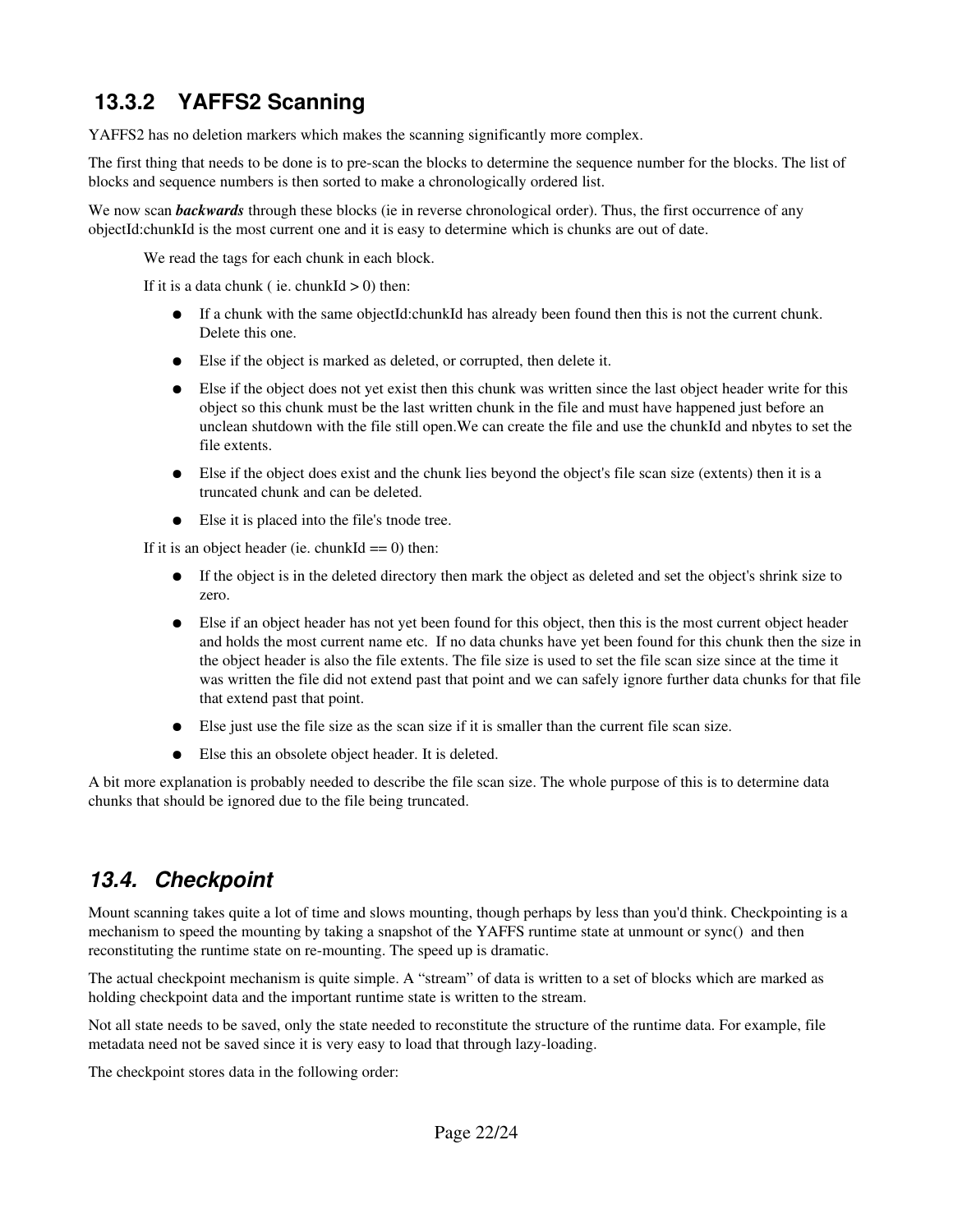- start marker, including checkpoint format id.
- yaffs\_Device information
- block information
- chunk flags
- objects, including file structure
- end marker
- checksum

The checkpoint validity is ensured by the following mechanisms:

- the data is stored using whatever ECC mechanisms are in place.
- the start marker includes a checkpoint version so that an obsolete checkpoint will not be read if the checkpoint code changes.
- data is written to the stream as structured records, each with a type and size.
- the end marker must be read when expected.
- two checksums are maintained across the whole checkpoint data set.

If any checks fail, the checkpoint is ignored and the state is re-scanned.

The astute reader might notice that block state changes as we're writing checkpoint blocks, so how do we manage to reconstitute the block states correctly? This is achieved by the following:

- As we write the checkpoint, the checkpoint block allocation selects EMPTY blocks. We don't change the state as we're wrtitng the checkpoint so their state is written to the checkpoint as EMPTY or CHECKPOINT, it does not really matter which.
- After reading the checkpoint, we know which blocks have been used to store checkpoint data. We update those blocks to reflect the CHECKPOINT state.

A checkpoint is invalidated by any modifications (writes, erases,...) thus any modification path also checks to see if there is a checkpoint and erases it.

The regular yaffs block allocator and garbage collection logic also needs to be aware of the approximate size of the checkpoint so that these can ensure enough spare space is reserved to store a checkpoint. There is a calculation that updates the value whenever the number of objects etc changes.

### *13.5. Extended Tags and Packed Tags*

Extended tags is an abstraction of a way to store more information in the tags, allowing for faster scan times. Packed Tags is a physical implementation of the storage of extended tags.

When we're scanning we really only need to build up the structure of the file system. In other words, rebuild the directory relationships, tnode trees and such. Much of the detail such as file names, permissions etc can be lazy loaded.

This required storing extra information, such as the parent directory and object type, in the tags of object headers. But how do we do this without enlarging the tags size?

Object headers always have a chunkId of zero and nbytes has no meaning because it is not a data chunk. By using a single bit to identify object headers we suddenly open up a whole lot of space that we can stuff full of useful data. By being clever as to what data we use, we can pack in the important data in most circumstances.

Sometimes, for example very large files, the packing will not work because there are insufficient bits to hold the field so we just write regular tags instead. That's OK since there can only be few such files in the system so the performance reduction only impacts very few files and the system level impact is unnoticable. A simple, cheap, strategy that gives speed up 99% of